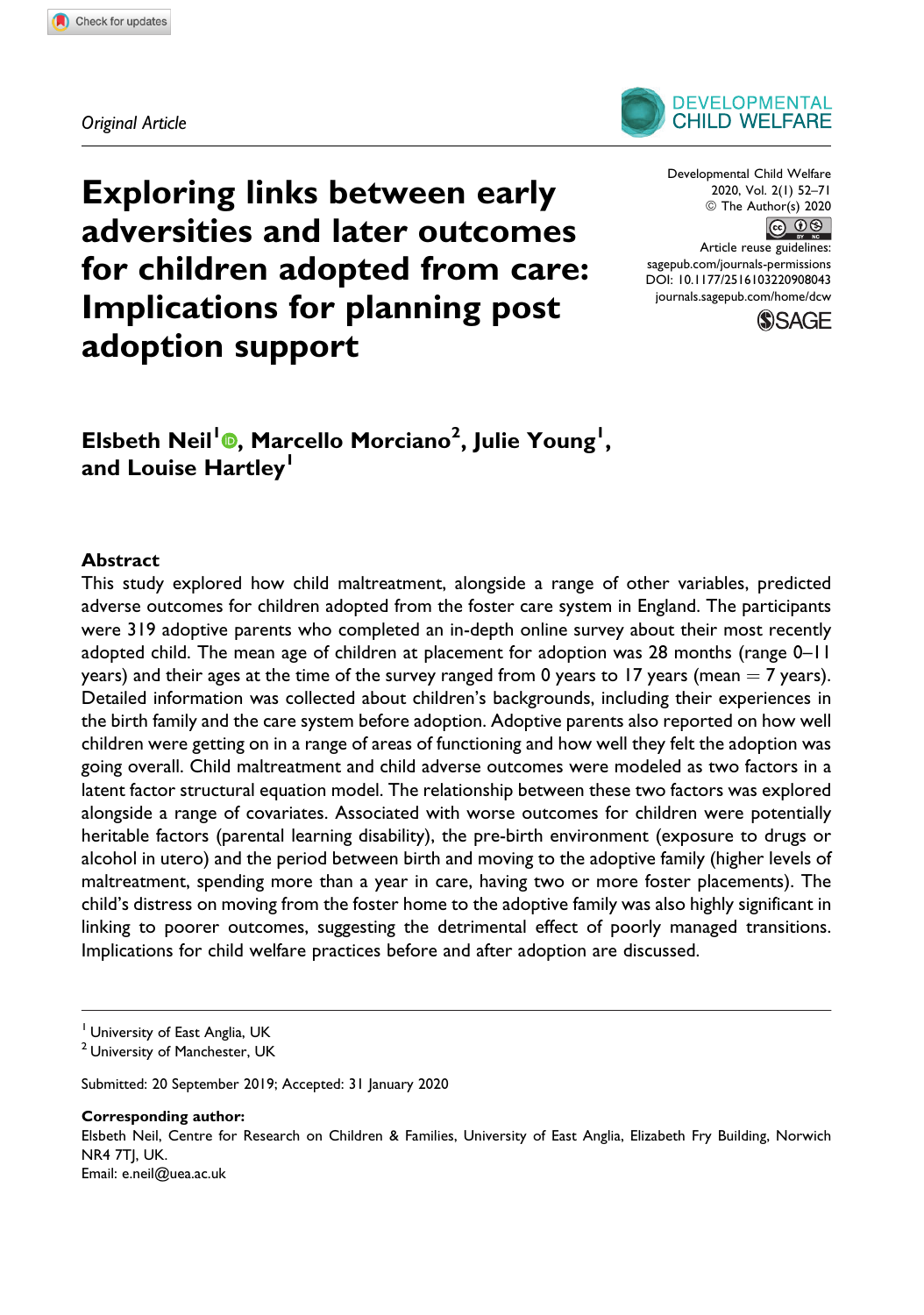#### Keywords

Adopted children's outcomes, adoption, child maltreatment, early adversity, foster care

## Introduction

This study focuses on children adopted from care, a form of adoption used in the United Kingdom and several other jurisdictions including the U.S., Spain, Portugal, France, New South Wales, and Canada (Fenton-Glynn, 2016; Palacios, Adrohar, et al., 2019; Thoburn, 2010). The goal of such adoption is to provide legal, residential, and psychological permanence for children who cannot remain within their birth family (Brodzinsky & Smith, 2019). In an extensive overview, Palacios, Adrohar, et al. (2019) argue that when ethical and legal standards are properly adhered to, adoption "may be one of the best alternatives for children who need a family life" (p. 32). For children who have experienced adversity, adoption can be an "effective intervention," providing opportunities for developmental recovery (Van IJzendoorn & Juffer, 2006, p. 1240). In England, where this study took place, the average age of children adopted from care when their adoption was legally finalized was 3 years and 1 month in 2018/2019 (Department for Education [DfE], 2019). The majority of such children are likely to have experienced abuse and/or neglect, as well as other adverse childhood experiences, prior to adoption (DfE, 2019; Selwyn et al., 2014; Tregeagle et al., 2019; Turney & Wildeman, 2017). Children's developmental outcomes can vary widely (Grotevant & McDermott, 2014) and it is important that adoptive parents have realistic expectations about children they are adopting (Moyer & Goldberg, 2017). The Adoption and Children Act 2002 in England requires agencies to make an adoption support plan prior to the child's adoption. Anticipating children's support needs requires a good understanding of the impact of risk factors on children's development, and this knowledge is vital for professionals and prospective adopters.

## The outcomes of adoption for children in care

The majority of adoptions provide residential permanence for children, although measuring the incidence of adoption "breakdown" is dogged by problems of terminology and methodology (Palacios, Rolock, et al., 2019). The rate of post-order adoption breakdown in England over a 12-year period has been estimated to be 3.2% (Selwyn et al., 2014). While adoptions that breakdown may be a small minority, a wider proportion of adoptive families where children are adopted from care will experience persistent challenges (Thomas, 2013). For example, while one third of adoptive parents surveyed by Selwyn et al. (2014) reported that their child's adoption was going well, another third said they experienced "highs and lows," a quarter said they had major challenges, and 9% reported the adoption to have disrupted. A recent survey of over 2,638 adoptive parents in the United Kingdom used similar rating categories. Under half of these parents (41%) reported the adoption to be going "really well," 38% said they had significant challenges but were managing, 18% faced severe challenges, and 3% reported a disruption (Adoption UK, 2019).

Children adopted from care seem particularly at risk of experiencing emotional, behavioral, and mental health problems (Adoption UK, 2019; Anthony et al., 2019; DeJong et al., 2016; Simmel, Barth, & Brooks, 2007; Tarren-Sweeney, 2017; Tarren-Sweeney & Hazell, 2006). Adopted children can have difficulties in attachment relationships with their adoptive parents and in relating to peers (Hodges et al., 2005; Rom´an et al., 2012; Rushton & Dance, 2006; Van den Dries et al., 2009). In terms of their physical development, adopted children often show good recovery from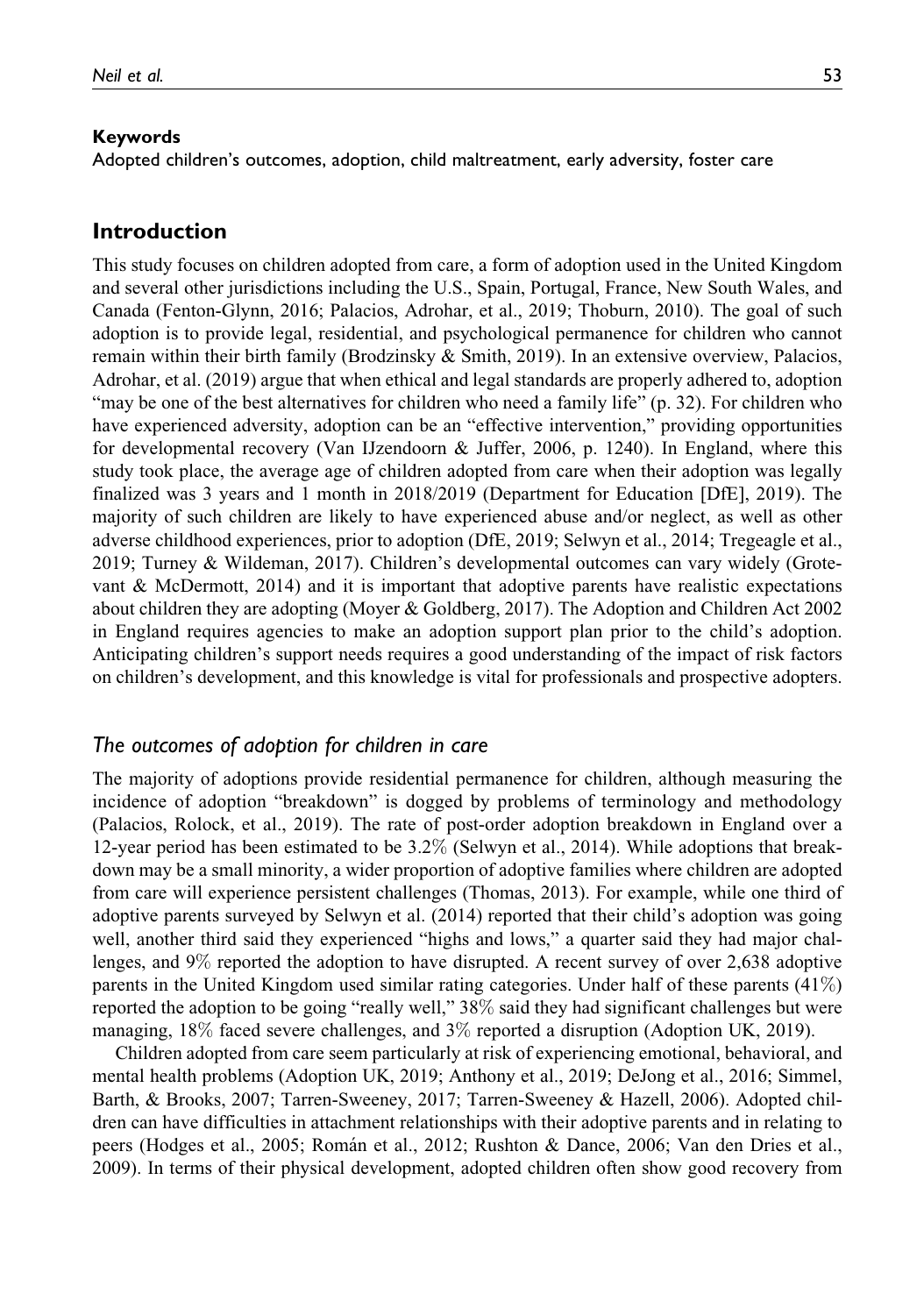initial developmental delays for example with weight and height (Palacios, Roman & Camacho, 2010; Van Izendoorn & Juffer, 2006), but in the longer term early adversities may carry risks for cardiometabolic disorders (Baldwin & Danese, 2019). The foster care population, and by extension adopted children, are at high risk of fetal alcohol spectrum disorders (FASDs) (Astley et al., 2002; Chasnoff et al., 2015; Gregory et al., 2015).

# The impact of maltreatment and other factors affecting adopted children's development and adoptive family stability

The origin of adverse outcomes for adopted children may relate to a range of different factors located within the child and their life history, birth and adoptive family factors and service factors (Palacios, Rolock et al., 2019).

Age at placement and child maltreatment. Age at placement has often been studied, with older children found to be at greater risk of later problems (Barth & Berry, 1988). However, age may be predominantly a proxy for length of exposure to adverse experiences and may be less influential per se than these other adversities (Howe, 1998; Palacios, Rolock et al., 2019; Rutter, 2005). Children who are adopted at older ages may have had greater exposure to abuse and neglect, and such maltreatment can have far-reaching developmental consequences (Egeland et al., 1983; Rutter, 2005). Childhood maltreatment has been linked to a broad variety of neurological, behavioral, emotional, health, and cognitive difficulties in looked after and adopted children (DeJong et al., 2016; Hornfeck et al., 2019; Rushton & Dance, 2006; Tarren-Sweeney, 2017). The preferential rejection of one child in a sibling group is a further risk factor for some adoptees (Dance et al., 2002; Rushton & Dance, 2006).

Pre-birth risks. Risks from maltreatment interact with genetic inheritance and pre-birth risks (Howe, 1998). Genetic risk factors include parent mental health problems (such as schizophrenia and affective disorders) and intellectual disabilities (Cadoret, 1990; Ingraham & Kety, 2000; Smoller & Finn, 2003; Vissers et al., 2016). Exposure to alcohol, opioids, and other drugs in utero has been linked to neurobehavioral deficits in babies and children (Bandstra et al., 2010; Moe, 2002). It can be difficult to determine the precise influence of various factors due to the complex interplay of genetic, pre-birth, and post-birth factors (Rutter, 2005). For example, De Bellis et al. (2001) found that parents/caregivers of maltreated children had significantly higher incidences of alcohol and/or substance abuse, and greater incidences of mental health problems, thus their children may be exposed to in utero harm, genetic risks, and maltreatment. This illustrates the overlapping nature of risks that adopted children often experience, and hence the need for research designs that can account for this complexity.

Risks encountered in care. Adopted children in England spend an average of 23 months in the foster care system before moving to their adoptive family (DfE, 2019). This time can provide opportunities for children's recovery to begin, but additional moves, extended stays in care and poor quality foster care, can all pose further risks (Biehal, 2014; Meakings & Selwyn, 2016; Rolock et al., 2019; Simmel, Brooks, et al., 2001; Ward, 2009). In England, most children are adopted by matched new families, so they experience separation from temporary foster carers, often at a very sensitive age. This can be very distressing for very young children and those placed at older ages (Thomas et al., 1999; Yarrow & Goodwin, 1973). The transition from foster to adoptive home is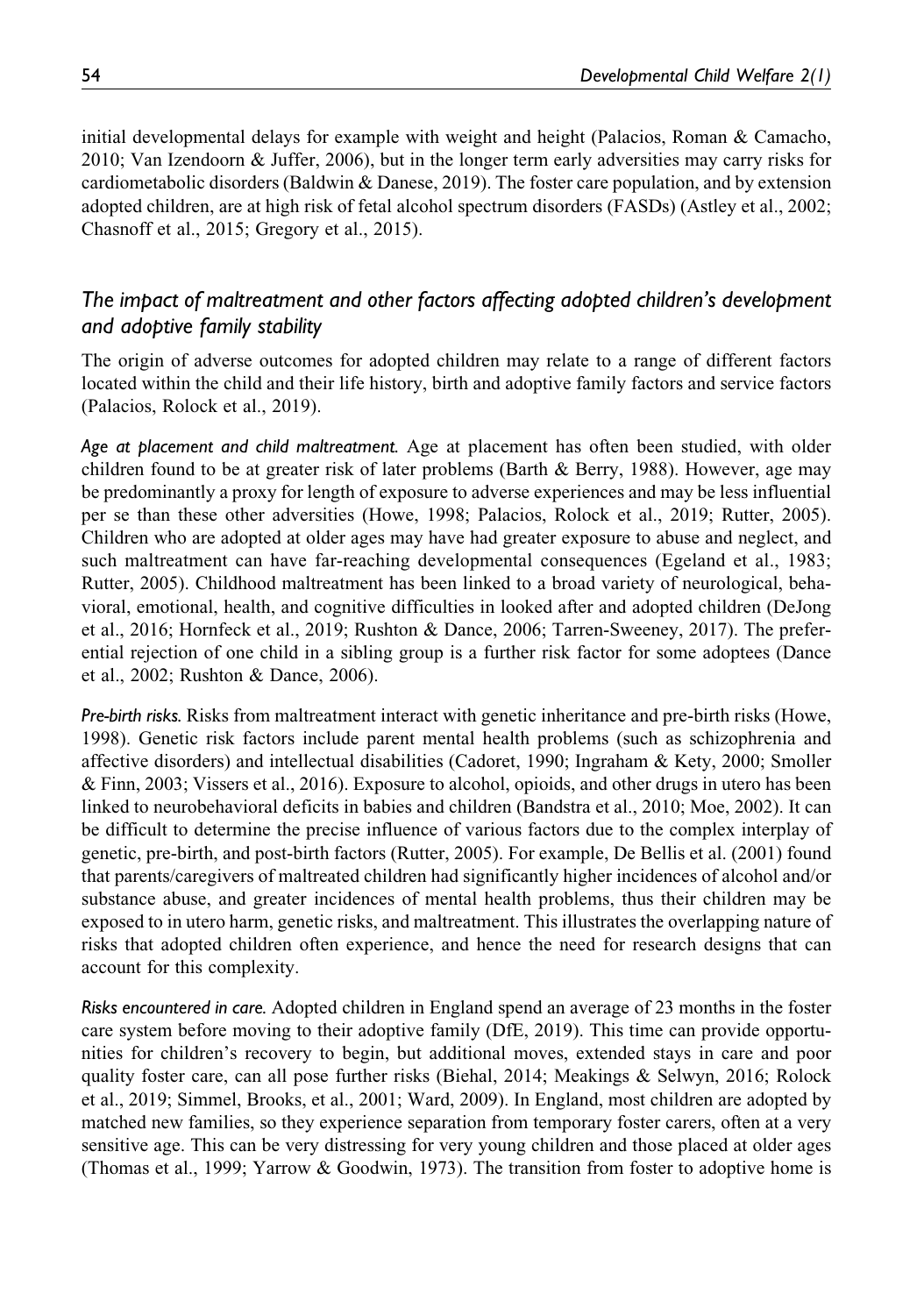typically made over a short time period in England (7–14 days). The difficulties for children in separating from foster carers can be a "blind spot" for adults focused on their own anxieties, and children's feelings and needs can be sidelined (Boswell & Cudmore, 2017). Transitions considered by adoptive parents to be badly handled have been found to be associated with later adoption disruptions (Selwyn et al., 2014).

Adoptive family factors and the child's increasing age. In terms of adoptive family structure, single parent adoption does not appear to pose additional risks, and for some children may be advantageous (Brodzinsky & Pinderhughes, 2005; Tan & Baggerly, 2009). However, social workers may still hold views about married couples being "ideal" adopters (Farmer & Dance, 2015). Family process variables such as parents' motivation and expectations regarding adoption, the stability of couple relationships, parental warmth, and parenting abilities (including adoption communication openness) may all impact on outcomes (Anthony et al., 2019; Brodzinsky, 2005; Grotevant & McDermott, 2014; Palacios, Rolock, et al., 2019).

Adopted children can show good developmental catch-up over time (Van Ijzendoorn & Juffer, 2006) which would suggest that longer time in the adoptive family would be associated with better outcomes. However, adolescence often heralds an increase in emotional and behavioral difficulties for adoptees (Brodzinsky, 2011; Neil et al., 2015; Sonuga-Barke et al., 2017), and the majority of post-order disruptions occur in adolescence (Selwyn et al., 2014). Stability, improvement, or deterioration in mental health over time are all possible outcomes (Tarren-Sweeney, 2017); hence, it is unclear whether length of time in the adoptive family (which will correlate with the increasing age of the child) acts as a risk or protective factor.

## The current study

Untangling the relative effects of different adversities on children's development is challenging because of the complex and overlapping nature of risk factors. Few studies of children adopted from care have had large enough samples to manage this complexity and hence identify the independent contributions of correlated risk factors. This study aimed to address this gap in the research through using in-depth survey data from a sample of 319 adoptive parents to explore links between children's pre-adoption experiences (in utero, at home with their birth family and in foster care) and their progress in the adoptive home (across a range of domains) using a latent factor structural equation approach. Child maltreatment and children's outcomes are multidimensional concepts so we modeled them as two factors in a latent factor structural equation model. This approach allows researchers to test the validity of hypotheses about both measurement and structural relationships simultaneously and within a single framework (MacCallum & Austin, 2000). It is suitable for dealing with *multicollinearity* (where many covariates of interest are highly correlated) which can potentially create problems in interpreting findings. It also recognizes that constructs such as child maltreatment and outcomes cannot be observed directly in surveys but must be constructed or inferred from a set of answers to survey questions. It recognizes that the survey indicators are also prone to measurement errors resulting from their self-reporting nature, such as differing interpretations of the questions based on respondents' experiences, attitudes, and knowledge.

The four key components of the model we employed are the two latent constructs (children's experiences of maltreatment; children's adverse outcomes) and two sets of mediating factors (factors influencing maltreatment such as length of time at home, parental pathology; factors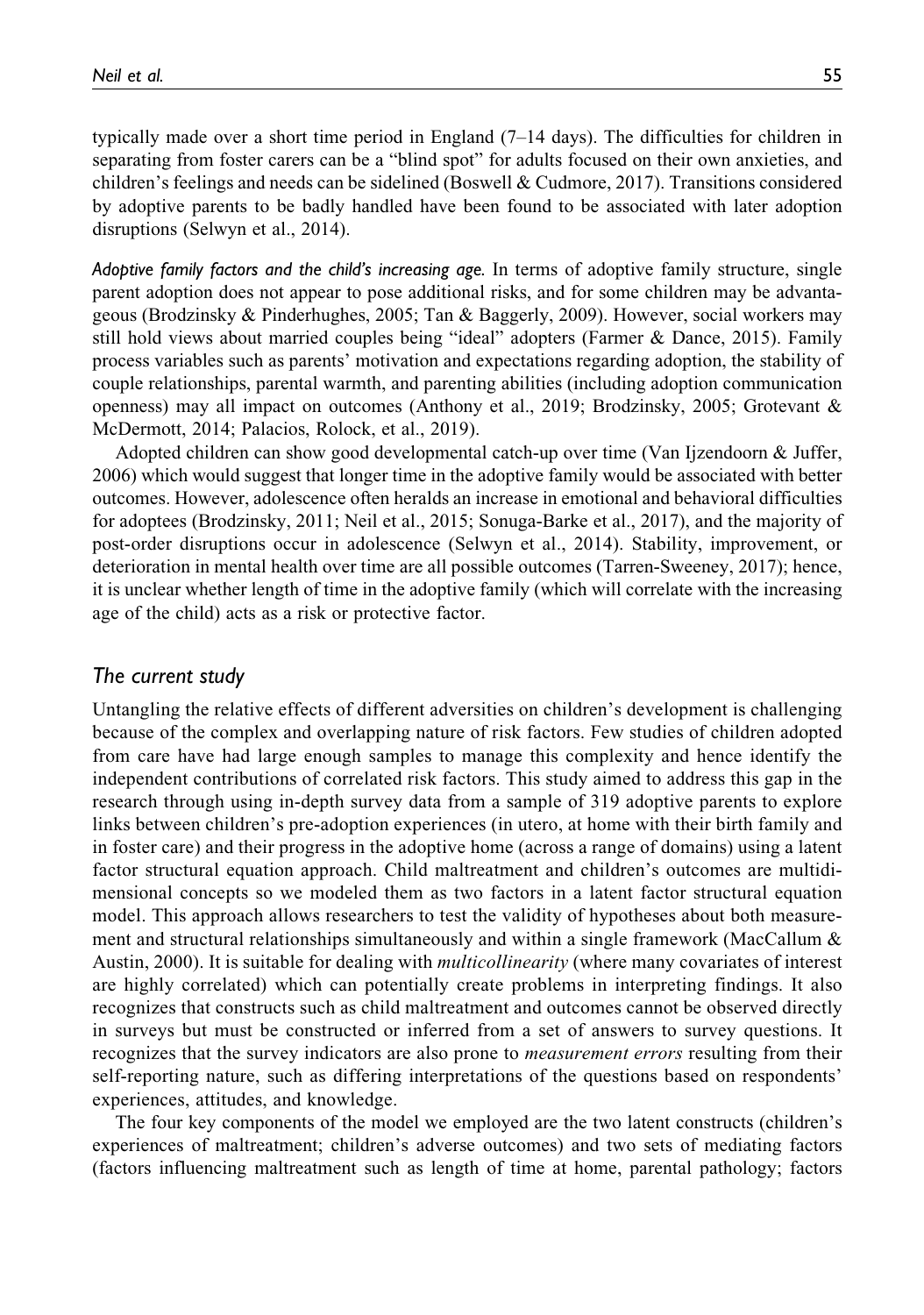influencing adverse outcomes such as length of time in the adoptive family, adoptive family structure). Our hypotheses were that (1) that higher values on the maltreatment index would be associated with more adverse outcomes, (2) values on the maltreatment index would be greater for children who stayed in the home environment longer, whose birth parent(s) had learning difficulties, mental health problems, and/or substance misuse problems, and (3) a range of other covariates would also impact children's outcomes independent of their experiences of maltreatment.

# Methodology

## **Particibants**

The participants were 319 adoptive parents who completed an in-depth online survey in 2016– 2017 (See Neil, Young & Hartley, 2018 for full details of the survey). They were recruited through 21 adoption agencies in one region of England. Respondents indicated their consent to participate by completing and submitting the survey. The study received ethical approval from The University of East Anglia, School of Social Work Research Ethics committee.

Eighty-five percent ( $n = 268$ ) were mothers and 15% ( $n = 48$ ) fathers. A minority (17%,  $n =$ 53) were from single parent households. Three-quarters ( $n = 238, 76\%$ ) were part of a heterosexual couple and 7% ( $n = 22$ ) part of a gay or lesbian couple. The majority of adoptive parents ( $n = 217$ , 93%) were White British or Irish. Most  $(88\%, n = 281)$  had adopted a child previously unknown to them; two parents knew their child from their professional or family network and 36 (11%) were foster carer adopters.

One parent per family completed the survey about one child (their most recently adopted child, or the oldest of siblings placed together). Children were aged 0–17 at the time of the survey, the average age being 7. Age at placement ranged from 0 years to 11 years (mean  $= 28$  months). Just over half (53%) were boys and 47% were girls; 89% were White (British, Irish, or "other") and 8% were from Black and ethnic minority groups.

## **Measures**

Indicators of maltreatment. There were six questions about pre-adoption abuse (physical abuse, emotional/psychological abuse, sexual abuse involving contact, sexual abuse not involving contact, witness to domestic violence, singled out for rejection) and five about neglect (medical neglect, nutritional neglect, emotional neglect, physical neglect, supervisory neglect). In completing this section (and other questions about the child's history pre-adoption), adoptive parents were likely to have drawn on a range of sources including the child's permanence report prepared by the social worker prior to adoption, plus other information passed on by professionals, foster carers, or birth family members. Adopters were provided with detailed definitions of types and levels of severity of maltreatment.

For all maltreatment variables except "singled out for rejection," data were coded as follows: don't know (score as missing), not experienced (Score 0), experienced at mild level (Score 1), likely experienced/unsure what level (Score 2), experienced at moderate level (Score 3), and experienced at significant level (Score 4).

With "singled out for rejection," we created a dummy variable taking the value of one when experienced (encompassing "mild," "likely," "moderate," and "severe") and zero when this was not known to have been experienced (encompassing the previous codes "don't know" and "not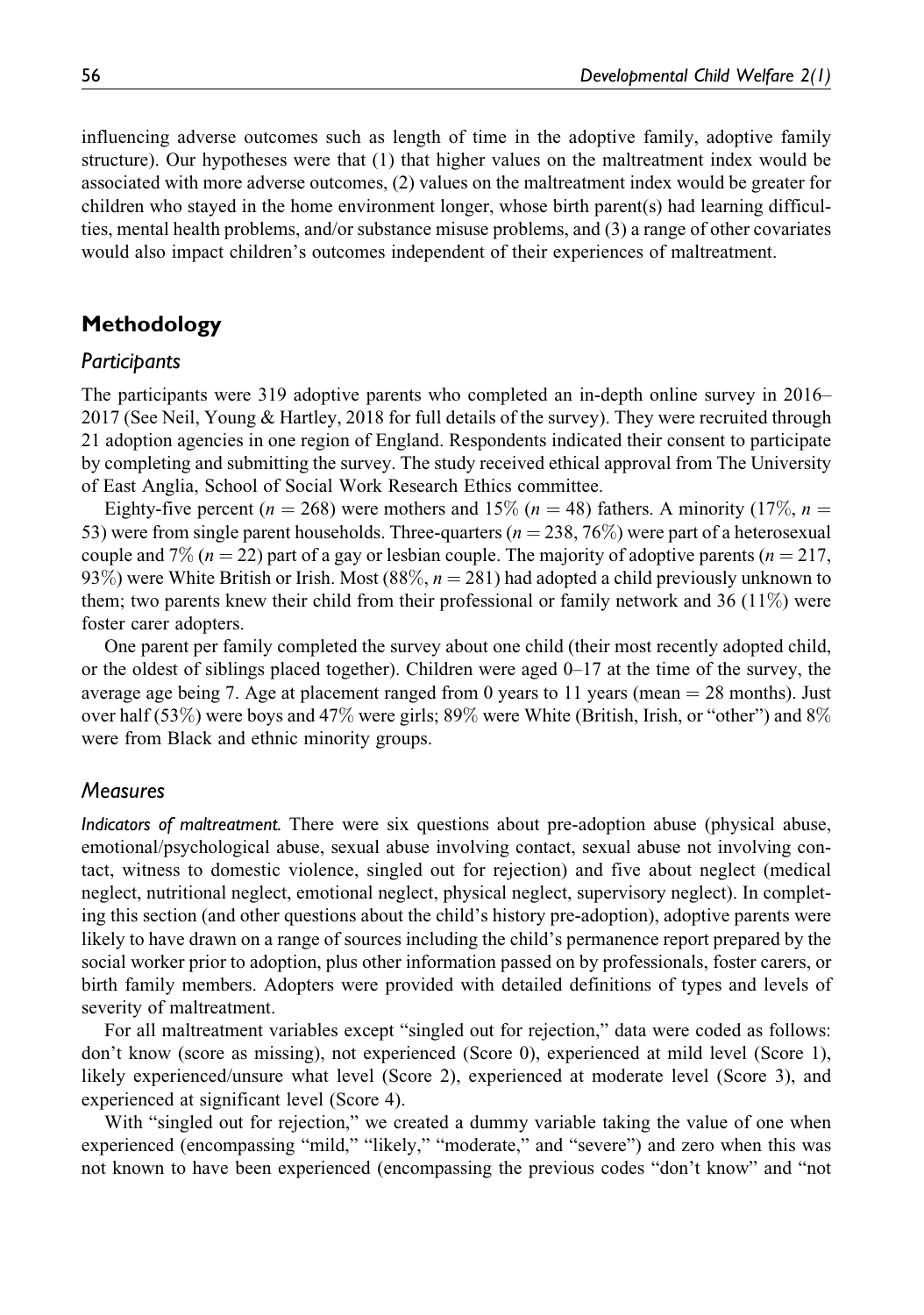experienced"). This approach was taken because the preferential rejection or scapegoating of one child in the family was considered to be not an *additional type* of maltreatment (it may have manifested, e.g., as physical, sexual, or emotional abuse or neglect), but a factor making maltreatment psychologically worse for the child (because it was directed mainly or wholly at them and not at their siblings).

These 11 dimensions were then aggregated to 4 for the statistical analysis: neglect (medical neglect, nutritional neglect, emotional neglect, physical neglect, supervisory neglect); physical abuse; emotional abuse (emotional/psychological abuse, witness to domestic violence, singled out for rejection); and sexual abuse (sexual abuse involving contact, sexual abuse not involving contact).

The highest score on any one of the relevant subscales was used as the score for the neglect, physical abuse, and sexual abuse indicators. The emotional abuse indicator was constructed using the highest score on "emotional/psychological abuse" and "witness to domestic violence" and adding an extra score of 1 for "singled out for rejection" (if the child had experienced this). If data were missing for one or more of the subscales, the overall score for each of the four dimensions was still calculated using the highest score from remaining subscales. Pairwise correlation coefficients between maltreatment factors were high (all correlations being significant at the .05 level—see Table S4 in the supplementary materials), and the internal consistency was very high (Cronbach's  $\alpha$  statistics: .8025).

Indicators of adverse outcomes. The outcome indicators used in the model were adoptive parents' reports of the adoption overall and of their child's progress in eight different areas of development.

How was the adoption faring overall? Five options were given. This variable was recoded as follows:  $1 = going \text{ really well}, 2 = \text{manging challenges},$  and  $3 = \text{strugging}$  (combining three options struggling, possible that the child won't remain in the family, and adoption has broken down).

Child behavior, well-being, and relationships. Parents were asked to indicate whether their child showed strengths or challenges in eight different areas: general behavior in the home, general behavior outside the home, general physical health, emotional well-being, self-esteem, relationship with the parent completing the survey, social interaction with adults outside the family, and making and maintaining friendships. Respondents could tick one of the four options and these were assigned scores as follows: serious challenges (3), moderate challenges (2), no challenges (1), and a particular strength (0). Pairwise correlation coefficients between all outcome factors were all significant at the .05 level (Table S5 in supplementary materials). Values associated with the internal consistency were high (Cronbach's  $\alpha = .9049$ ). These results, together with the results relating to the latent maltreatment index, support the use of a latent factor approach.

Covariates. The first set of covariates included factors found previously to be associated with child maltreatment:

The child's sex. Male  $= 0$ , female  $= 1$ .

Exposure to drugs or alcohol in utero.  $0 = not known$  that the child had been exposed to either drugs or alcohol (don't know, not experienced) and  $1 =$  known exposure to drugs or alcohol or both (mild, likely/unknown level, moderate, significant).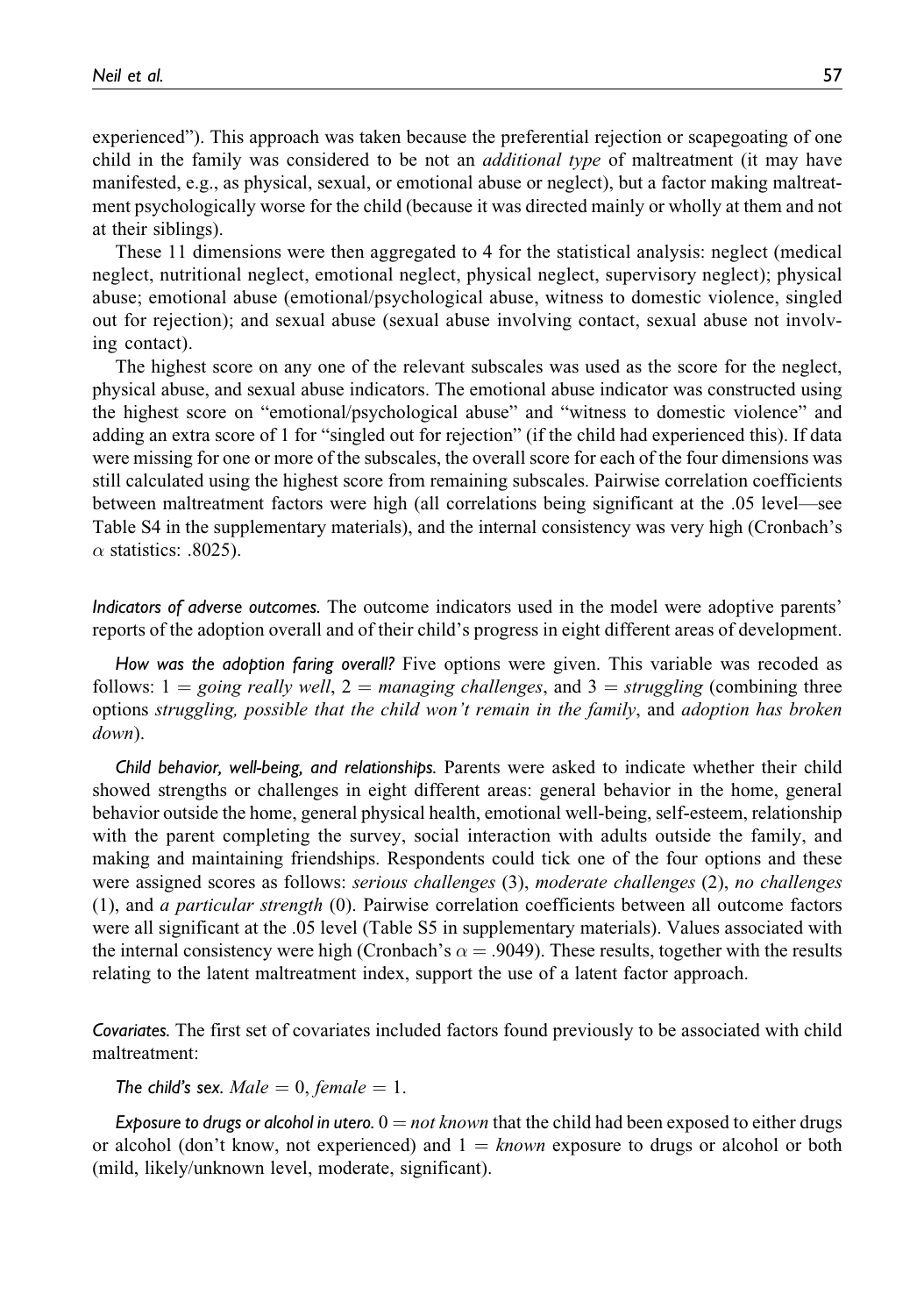Learning disability of birth parents. This was coded as 0 where neither birth parent was known to have a learning disability,  $1 =$  where one parent was known to have a learning disability and  $2 =$ both birth parents were known to have a learning disability.

Serious mental illness of birth parents. A variable for the presence of bipolar disorder and/or schizophrenia in birth parents was included. This variable was scored as 0 (neither parent known to have these mental illnesses),  $1 =$  one parent is known to be affected, or  $2 =$  both parents known be affected.

The age of the child when finally removed from the birth family. To account for potential nonlinearity in the relationship between the length of time the child was exposed to the birth parent environment and the maltreatment index, five different dummy indicators were defined, with cutoffs for the age of the child set at 3, 5, 11, 17, and 23 months old. The reference category was therefore a child that was finally removed from the birth parent(s) after 23 months.

A second set of covariates were those found in previous studies to be associated with child outcomes:

Time in foster family(ies) (time in care). This was approximated by subtracting age at final removal from birth family from age at placement with adopters (or with foster carer adopters). To allow for nonlinearities, two binary variables were generated: the first took the value of 1 if the child spent less than 12 months in care; the second took the value of 1 if the child spent between 12 months and 24 months in care. The reference category was therefore a child that spent more than 24 months (2 years) in care (not with the family who adopted them).

Child's distress on moving from the foster home. A binary indicator was generated from the question "Overall, how did your child find the process of moving to your household?" with five possible responses given. "Extremely difficult" and "somewhat difficult" were recoded as "difficult move" (1) and the other categories of response (neither easy nor difficult, somewhat easy, and extremely easy) were coded as (0).

Number of foster homes.  $0 = no$  or one previous foster home and  $1 = two$  or more foster homes before moving to the adoptive family.

Adoptive family—single or dual parenting. A binary variable was generated taking the value of 1 if the parent was single and 0 otherwise.

Child's length of time in the adoptive family. This was calculated by subtracting the child's age at placement in the adoptive family from their age in years at the time of the survey.

#### Statistical analysis

The structural model implemented (shown in Figure 1) comprised the following four different components that were being estimated simultaneously.

Child maltreatment. The exposure to and severity of maltreatment was modeled as a latent construct that cannot be directly observed but can be estimated by making use of parents' responses to the questions about maltreatment. This maltreatment variable is shown as an oval on the left-hand side of Figure 1. The square boxes to the left indicate the four maltreatment aggregated indicators described earlier.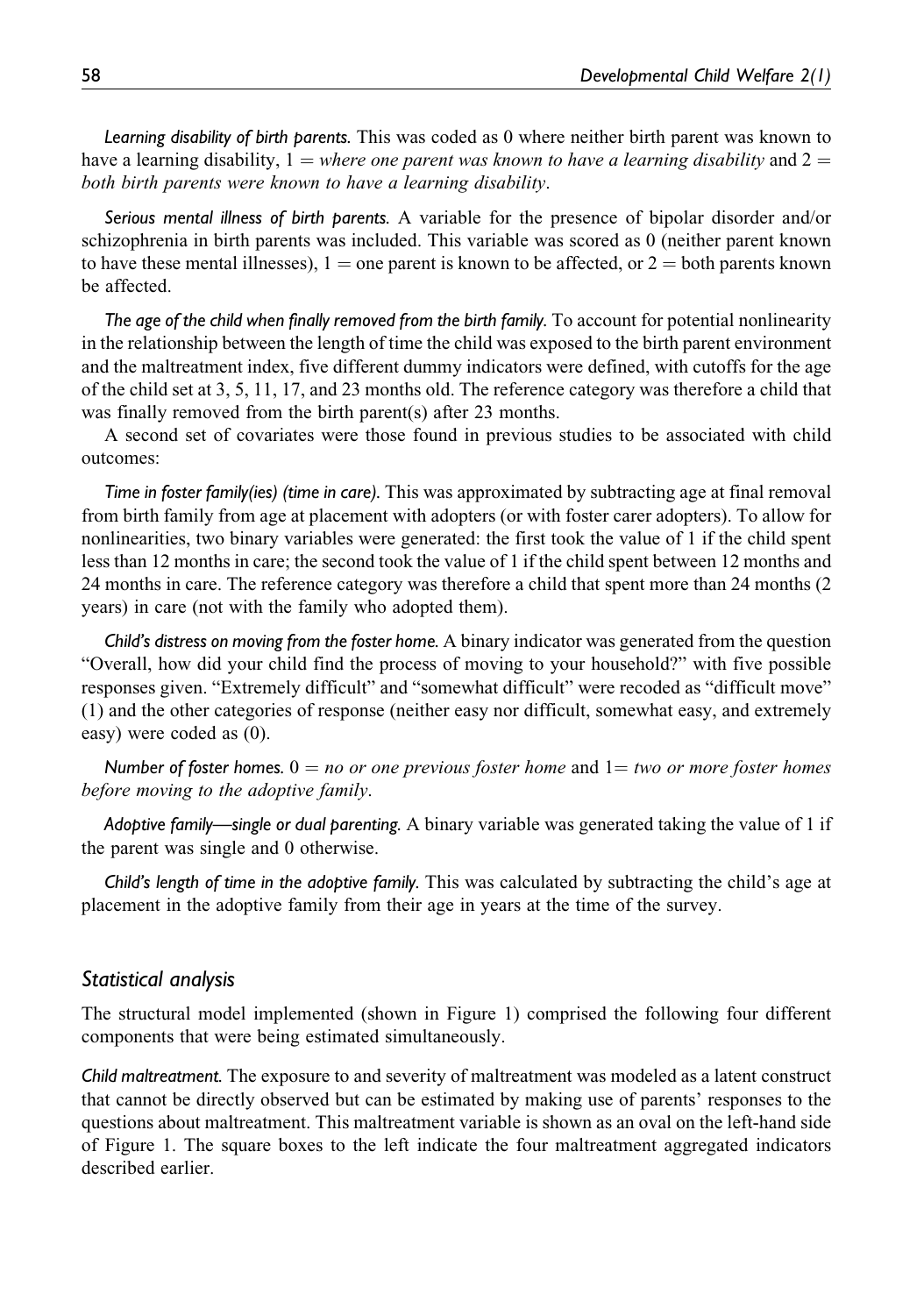

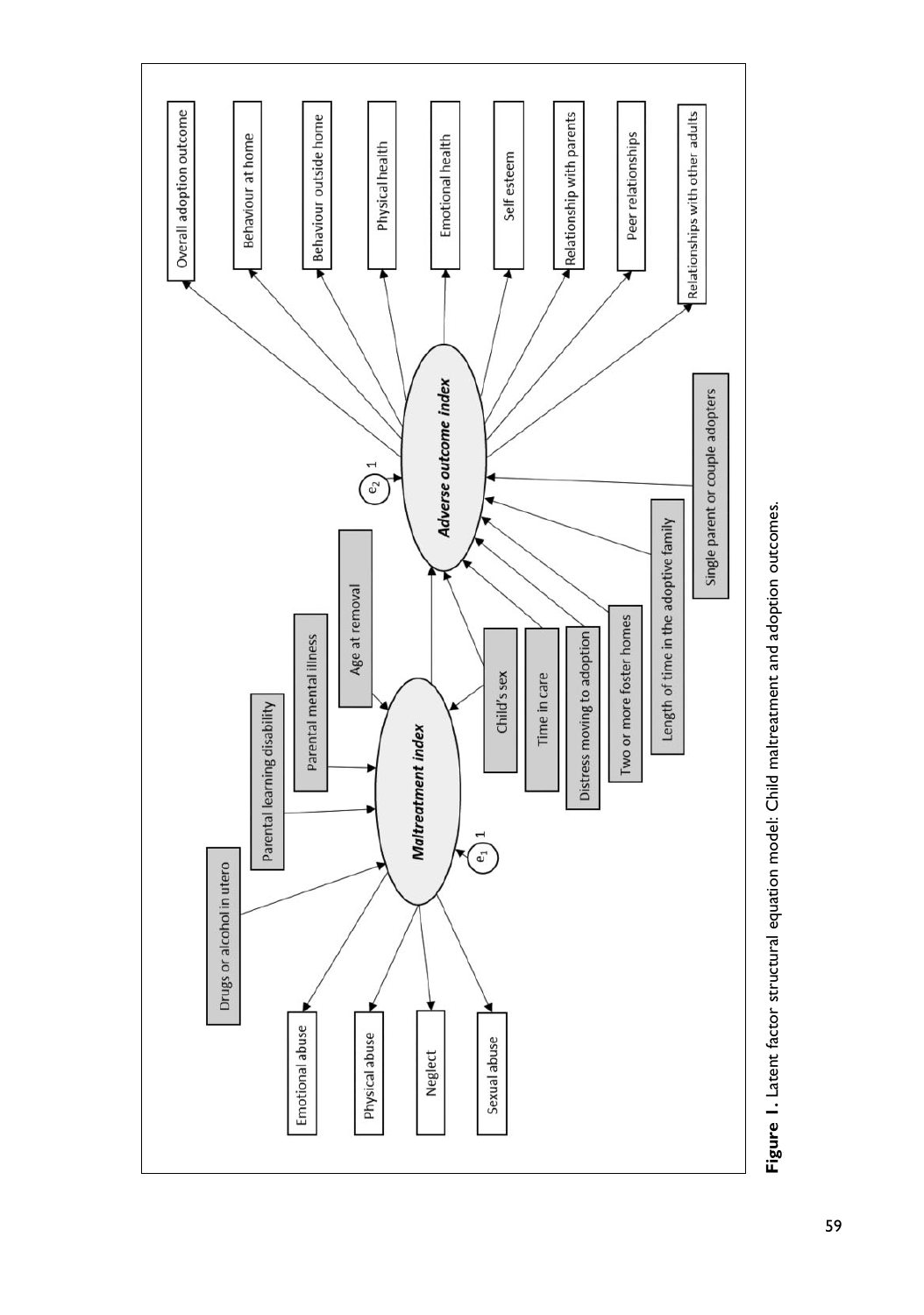Factors influencing maltreatment. The underlying (latent) maltreatment index is allowed to covary with the set of covariates documented earlier. Because these factors are assumed to influence the child maltreatment score derived, they are shown in the model on the left-hand side, above the latent maltreatment index.

Measuring children's adverse outcomes. Children's outcomes were also modeled as a latent factor, measured using adoptive parent's ratings of their child's behavior, well-being, relationships, and how the adoption was faring overall. Higher scores on this index represented poorer outcomes; hence, we labeled this the "adverse outcome index." This latent construct is shown on the righthand side of Figure 1 in the oval figure, with the square boxes (to the right) representing the observed indicators used to estimate it.

Factors influencing outcomes. The adverse outcome index is then allowed to be influenced by a set of factors, including the maltreatment index. Other covariates included time in foster family(ies), number of placements in care, the child's distress on moving from the foster home, length of time in the adoptive home, child's sex, and whether the child was in a single or two-parent family.

## Results

## Descriptive statistics

The descriptive statistics for all the variables used in this analysis are provided in Tables S1 to S3 in the supplementary materials.

Neglect was the most prevalent form of maltreatment, with 59% of children having experienced this at a moderate or significant level. Almost half of the children (47%) had experienced moderate to very severe emotional abuse. In contrast, physical abuse was less commonly experienced (18% physical abuse at moderate or significant levels) and only 4% of children were reported to have experienced moderate or significant sexual abuse. All four types of maltreatment were significantly correlated with each other at the 5% level or higher, with the highest correlations being between emotional abuse and neglect.

In terms of how the adoption was going overall,  $44\%$  of parents said things were going well, 35% said they had challenges but were managing, and 21% said they were struggling. The most common child adverse outcomes reported by adopted parents were related to behavior in the home and emotional well-being with fewer concerns being shown about the child's physical health, relationships with the adoptive parents, and social interaction with adults outside the home (see Tables S2 in supplementary materials).

Over half of the children (54%) were reported to have been exposed to harmful levels of drugs or alcohol in utero (see Tables S3 in supplementary materials). Almost one third of children (31%) had at least one parent with a learning difficulty. In contrast, just 5% of children had at least one parent known to have a bipolar or schizophrenic disorder. In terms of age at removal, almost half (48%) were removed from home in the youngest age band (under three months), but over one in five children (22%) were not finally removed until they were 2 years or older. The descriptive statistics also show that one third of children (33%) had lived with two or more different foster families before moving to their adoptive family.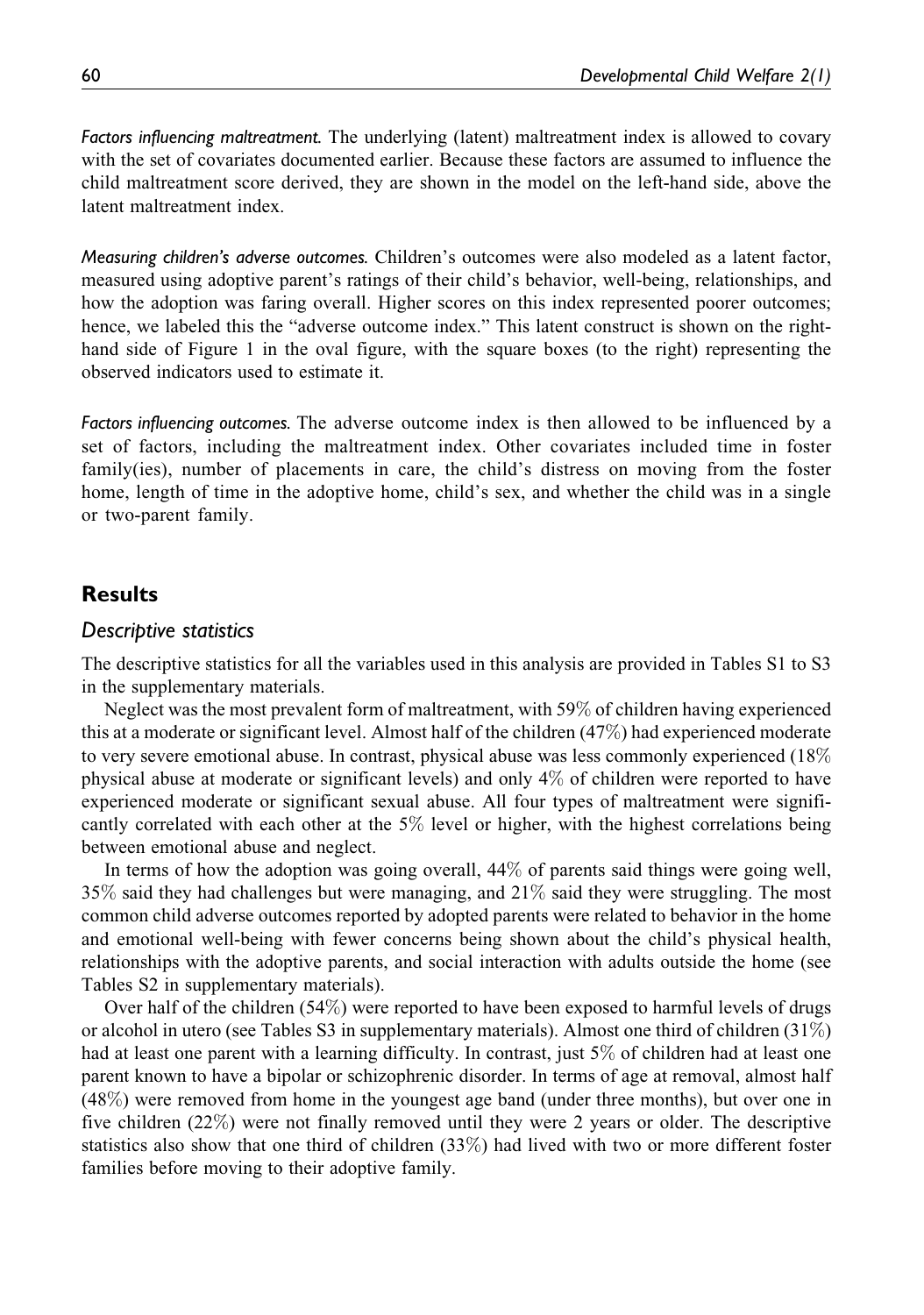

Figure 2. Estimated factor loadings associated with the maltreatment index.

## Regression results

Factor loadings. Figure 2 shows estimated factor loadings for the *maltreatment index*. All abuse indicators had a significant and positive effect in determining the overall level of the maltreatment index. The most significant factors were emotional abuse and neglect. In other words, children who experienced these types of maltreatment had particularly higher levels/severity of maltreatment overall (see Figure 2). Note that for identification purposes we set the residual variance of both the latent factors equal to 1.

Figure 3 shows the estimated factor loading for the adverse outcome index. Similarly, indicators on parents' ratings of outcomes in the different areas loaded onto the adverse outcome index highly significantly. Some indicators were more relevant than others in determining the latent outcome index: the highest correlations were found for emotional health, self-esteem, and behavior at home. The overall adoption outcome indicator was also significantly correlated with the latent index derived (see Figure 3).

Estimated relationships for the maltreatment index. The first column of Table 1 provides estimated coefficients for the *maltreatment* index—the factors that influence the child's experience of maltreatment. The latent maltreatment index significantly increased with the length of time the child was exposed to the birth family. Note that the effect was not linear: children who were removed from the birth parents when under 3 months had, as expected, significantly lower maltreatment index scores than those removed when aged 17 months or above. This group may stand out as it contained a large number of children removed either at birth or within their first month of life, so the length of exposure to the birth family environment was very minimal. Children removed from the birth family in all groups up until 18 months of age experienced less severe maltreatment than children who remained in the birth family for 2 years or longer. The maltreatment index was significantly higher for those children exposed to drugs and/or alcohol in utero. The maltreatment index was also higher for those children with birth parents affected by major psychiatric problems and learning disabilities. The effect, however, was significant at  $5\%$  level for learning difficulties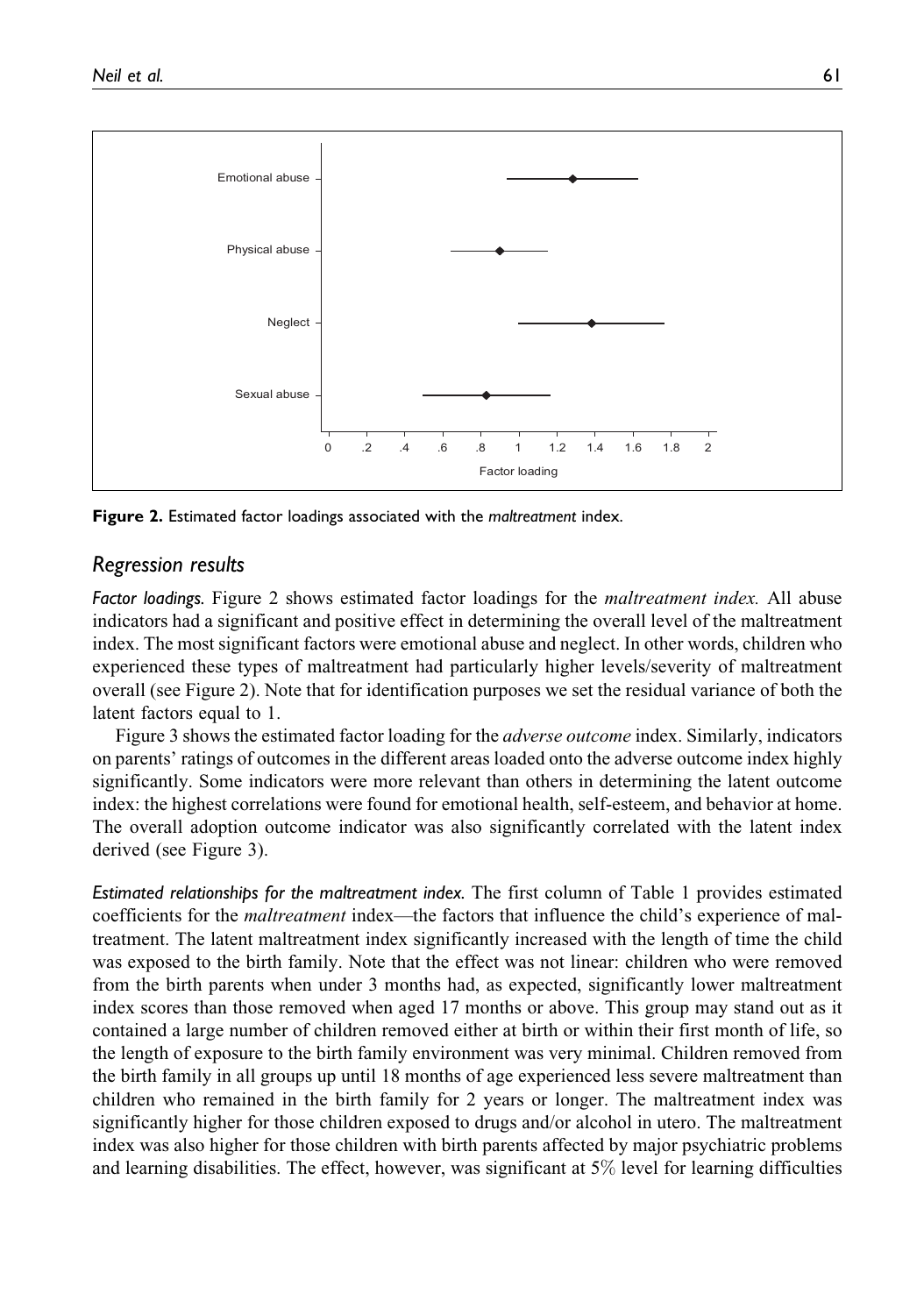

Figure 3. Estimated factor loadings associated with the adverse outcome index.

| <b>Table 1.</b> Estimated coefficients for the latent maltreatment index and the latent outcome index. |  |
|--------------------------------------------------------------------------------------------------------|--|
|--------------------------------------------------------------------------------------------------------|--|

| Covariates                                         | Latent maltreatment index Latent outcome index |            |
|----------------------------------------------------|------------------------------------------------|------------|
| Latent maltreatment                                |                                                | $0.175***$ |
| Prenatal toxic exposure to drugs/alcohol in utero  | $0.330**$                                      |            |
| Birth parents with learning disabilities           | $0.240**$                                      |            |
| Birth parents with bipolar disorder/schizophrenia  | 0.214                                          |            |
| Removed from birth parents when under 3 months old | $-2.273***$                                    |            |
| Removed from birth parents when 3-5 months old     | $-0.875**$                                     |            |
| Removed from birth parents when 6-11 months old    | $-0.786***$                                    |            |
| Removed from birth parents when 12-17 months old   | $-0.612**$                                     |            |
| Removed from birth parents when 18-23 months old   | $-0.217$                                       |            |
| Female                                             | 0.035                                          | $-0.071$   |
| Time spent in foster care less than 12 months      |                                                | $-0.314*$  |
| Time spent in foster care 12-24 months             |                                                | $-0.128$   |
| Length of time in adoptive family                  |                                                | 0.02       |
| Child found move to adopters difficult             |                                                | $0.581***$ |
| Two or more foster homes before moving             |                                                | $0.283**$  |
| Adoptive family single parenting                   |                                                | $-0.02$    |

Note. Sample size: 319. Robust standard errors. Goodness-of-fit statistics: log-likelihood  $=-3{,}608.3;$  degrees of freedom  $=73;$ Akaike information criterion  $= 7,362.6$ ; Bayesian information criterion  $= 7,639.3$ . \*\*\*p < .01. \*\*p < .05. \*p < .1.

only. Psychiatric problems were not associated significantly, when controlling for exposure to alcohol/drugs.

Estimated relationships for the outcome index. The second column of Table 1 provides estimated coefficients for the adverse outcome index. As expected, the latent adverse outcome index was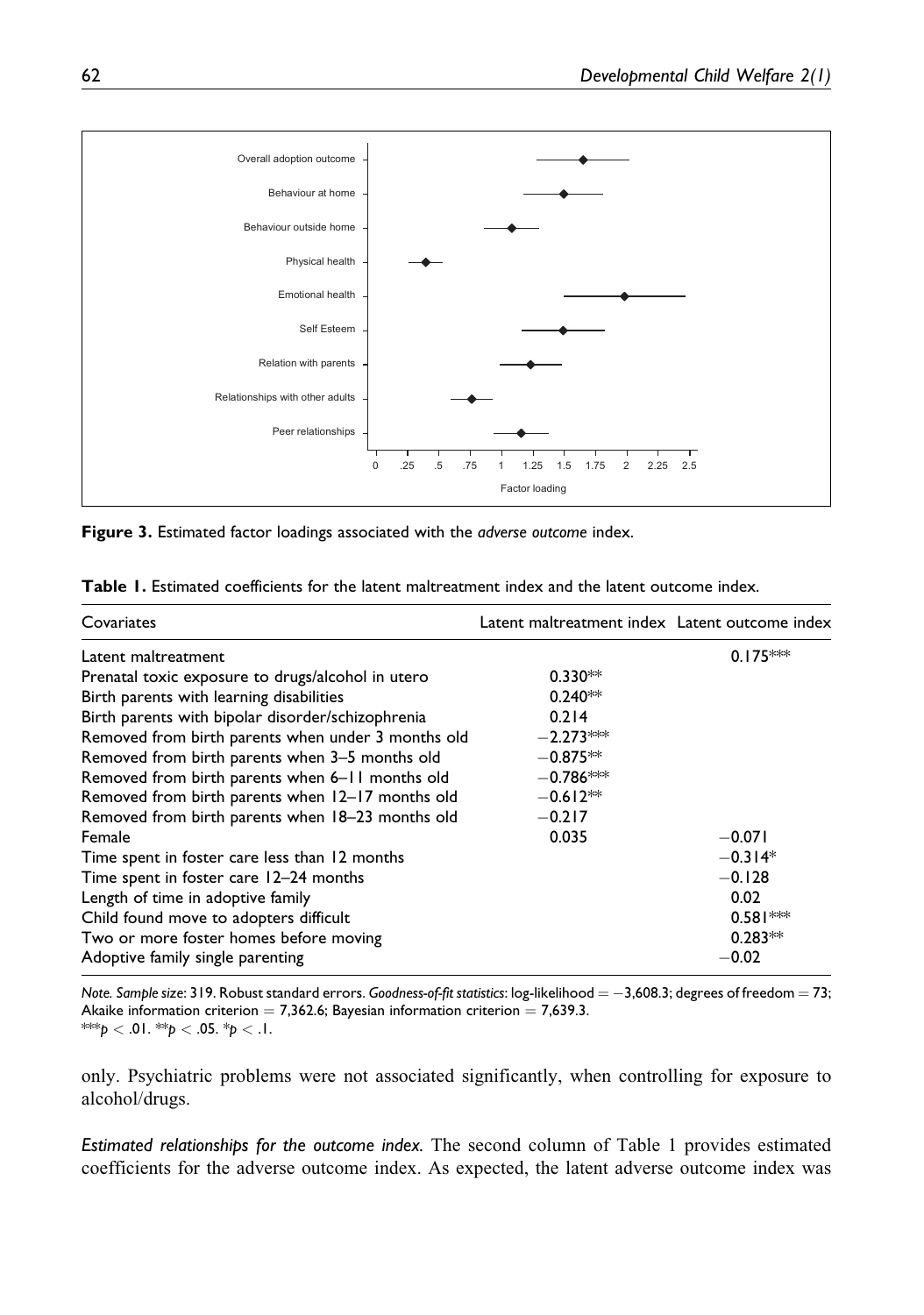significantly higher (i.e., worse) for children with a high value on the maltreatment index. The time that children stayed in foster care was negatively linked to the outcomes observed, all other factors being equal. Those children who stayed in foster care (in a different family to the one that adopted them) for less than 12 months had, on average, better outcomes than those who spent a longer period in care. Beyond 12 months, however, there were no significant associations between the outcome index and the time in care. Children who had two or more foster placements before moving to their adoptive family had significantly poorer outcomes than those who had just one foster placement or who were placed directly with their adoptive parents. Controlling for other characteristics, the length of time in the adoptive family (which was strongly linked to current age) had no significant association with the latent outcome. Those children who experienced the move to adopters as difficult were more likely to have poorer outcomes, when all other factors were taken into account. No significant differences between boys and girls were found either in terms of the latent maltreatment index or the adverse outcome index. Finally, it appeared that family structure was not significantly associated with outcomes: the coefficient associated with being a single parent was small in magnitude and not statistically significant.

Sensitivity analysis. Results from a fuller set of variations of the latent factor structural model in Figure 1 are available in the supplementary information (pp. 7–8). The most salient result was that exposure to drugs or alcohol in utero and learning disability of birth parents were both found to be positively and significantly associated with the adverse outcome index at 5% and 1% levels, respectively, indicating that these factors were independently associated with worse child outcomes.

## **Discussion**

Adopted children's outcomes (in terms of the overall progress of their adoption and the adopters' ratings of the child's progress in eight areas covering physical, emotional, and behavioral development and relationship with parents, peers, and others) were affected by range of risk factors each of which were significant when controlling for a comprehensive set of other factors. These factors included possible heritable factors (parental learning disability), the pre-birth environment (exposure to drugs or alcohol in utero), and the period of their life between birth and moving to their adoptive family (higher levels of maltreatment, spending more than a year in care, having two or more foster placements). The child's distress on moving from the foster home to the adoptive family was also highly significant in linking to poorer outcomes. This confirms the findings of Selwyn et al. (2014) but demonstrates that this factor (arguably a risk created by the adoption system itself) is significant even when other factors are taken into account. Children's outcomes did not appear to be significantly affected by their sex, whether they were in a single-parent or twoparent family, whether their birth parents had a mental illness (schizophrenia or bipolar disorder), or the length of time in their adoptive family. Although the older children in this study (and therefore those who had been in their adoptive family for longer) had much higher problems than the younger ones (Neil, Young & Hartley, 2018), our analysis suggests these differences were primarily to do with the higher levels of other risks factors for such children rather than their older age at the time of the survey.

Many of the factors identified as a risk for adopted children's development concur with findings of previous research (Palacios, Rolock, et al., 2019). However, this novel analytical approach, previously not applied in adoption research, has enabled the relationship between the latent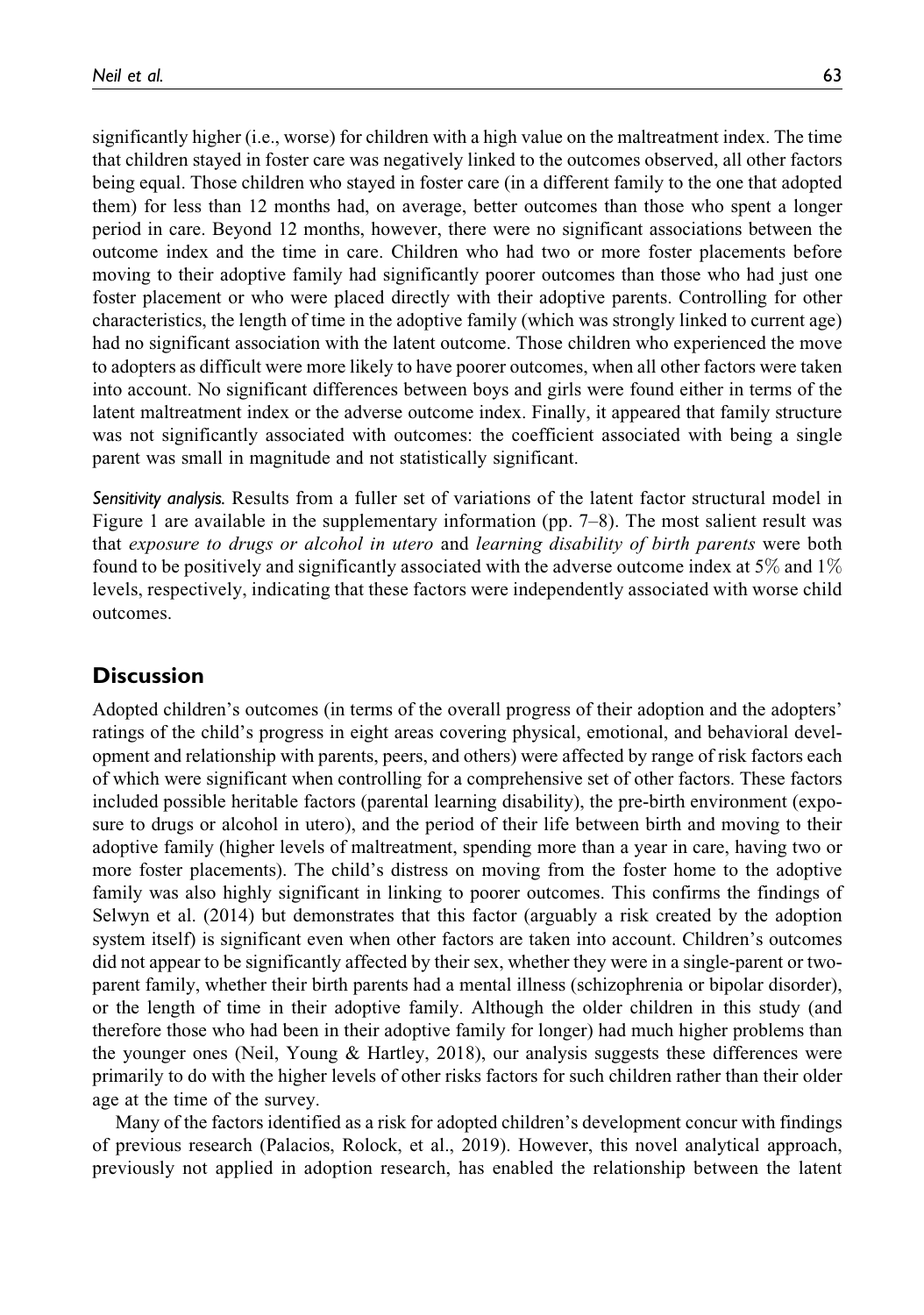variables (maltreatment and child outcomes) to be examined alongside further observed variables simultaneously and within a single framework, providing more robust evidence about the individual impact of various factors.

## Implications for policy and practice

Risks experienced before entering care, even before birth, impact significantly on children's likelihood of experiencing maltreatment and directly on their adoption outcomes, pointing to the importance of supporting and protecting children in their families of origin before they enter care. Primary risk factors such as parental substance misuse need to be understood in the context of secondary risk factors such as poverty, ill-health, and housing problems (Brown et al., 2016; Bywaters et al., 2016; Sidebotham et al., 2006) but, in the United Kingdom, austerity policies have led to drastic cuts in family support services (Kelly et al., 2018). Alongside family support, timely safeguarding of children, and where necessary proactive planning for permanence, is also needed to prevent or reduce children's exposure to maltreatment and promote their long-term welfare (Davies & Ward, 2012). While a policy focus on adoption support is much needed, this must considered alongside (not at the expense of) the provision of interventions at an earlier stage that support families and safeguard children.

Once a child enters care it is important to avoid unnecessary delay in permanency planning and to reduce the number of pre-adoption foster homes, preferably to one or none (i.e., where the child is adopted by foster carers). Concurrency or foster for adoption placements can reduce children's time and moves in care (Dibben & Howorth, 2017; Monck et al., 2004). Purposive court and social work intervention and interdisciplinary practice with birth parents prior to and during the child's placement in care can also reduce disruption for children and help parents tackle their problems, Family Drug and Alcohol Courts being one example (Harwin et al., 2018). Our analysis suggested the key difference for children was spending less than 12 months in care; there were no significant differences between those who stayed 12–24 months or more than 24 months. This may suggest that for children who have already waited a year, speed is not necessarily the most important factor—the quality of the in-care experience, the appropriateness of the match with adopters, and careful preparation of the child may be more significant. Our analysis found that child outcomes did not differ by family structure (one- or two-parent families). This suggests that when matching children, decisions should be based on the capacity of the parent(s) to meet the child's needs, rather than on unfounded assumptions that couples can offer more than single parents.

When children do move from foster care to their adoptive family, the focus may need to switch from reducing time delays to moving at a pace that is comfortable for the child. There was little diversity in how transitions were handled in this study. The vast majority of moves were short (12 days on average from the child first meeting the adopters to them assuming full-time care). Whether or not foster carers stayed in touch after the move was very variable, and adoptive parents frequently described transitions as intense and exhausting (Neil, Young & Hartley, 2018). Transitions may be easier if there is greater temporal and relational overlap between the foster and adoptive family systems. This can be achieved by adopters and foster carers working together and at the child's pace, and foster carers providing early support to the child and adopters after the move (Neil, Beek & Schofield, 2018; Boswell & Cudmore, 2017; Lewis, 2018).

Information about risk factors known to agencies at the point of placing children for adoption should be used to identify which children might need further specialist assessment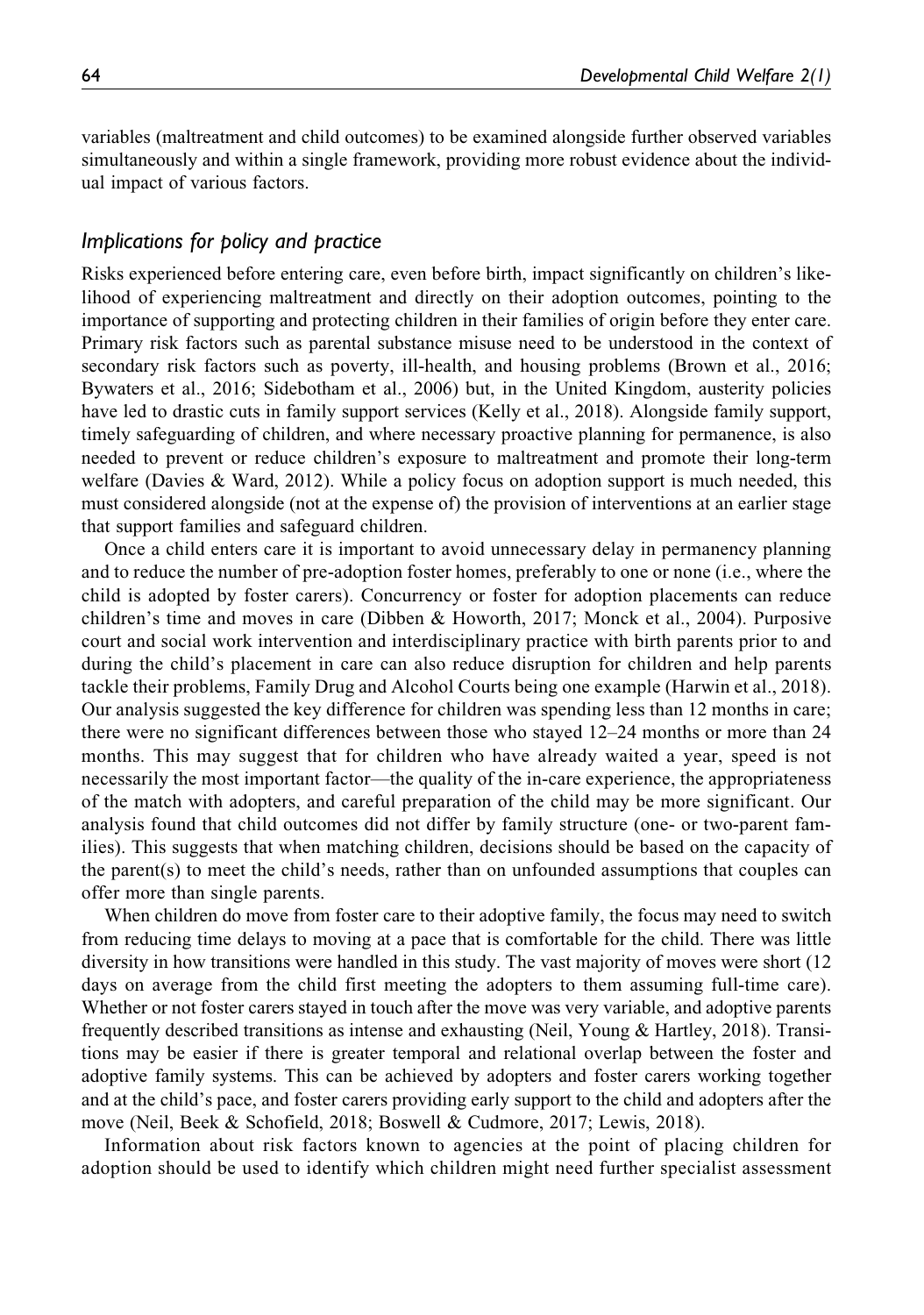and intervention. Screening for the possibility of FASDs where prenatal exposure to alcohol is known is important, as early diagnosis and appropriate treatment can help adopters to better understand their child's needs and prevent secondary disabilities (Lange et al., 2013). Children who are showing signs of attachment difficulties or whose experience of adversity puts them at risk of such problems should be assessed for attachment disorders and parenting interventions such as video feedback or therapeutic play sessions should be offered (National Institute for Health and Care Excellence, 2015). Other common mental health problems, especially behavior problems, neurodevelopmental difficulties, trauma, and mood disorders, may also need to be considered and assessed by specialists (Woolgar et al., 2018).

Information about children's risks should be used in the recruitment and preparation of adoptive parents. Adoptive parents commonly report feeling ill-equipped for the realities of parenting an adopted child; they are likely to value specialist clinical information and opportunities to connect to others with relevant personal experiences as well as access to services and parenting tools and strategies (Lee et al., 2018). Providing prospective adopters with more information about the impact of risks factors on children may help build their empathy and increase their confidence in considering a child with special needs such as FASD (Edelstein et al., 2017). Better initial preparation and training for adoptive parents can normalize expectations about the need for support and increase willingness to seek help later on (Wind et al., 2007). A focus on a wide range of risk factors beyond age at placement is important, as the support needs of children placed as babies and toddlers can be overlooked (Meakings et al., 2018). Simplistic or deterministic predictions about children's development need to be avoided as sensitivity to risk varies and children's outcomes are diverse (Woolgar & Simmonds, 2019), but building a realistic understanding of potential challenges balanced with a sense of optimism is important (Lee et al., 2018).

#### Limitations

Our analysis was able to include a good range of variables but the sample size, although large for an adoption study, limited the number that could be included. Other variables that could be studied in future research include, for example, the impact of structural and communicative openness, placement with siblings, the child's development (disability and emotional and behavior development) at the time of placement, and adoptive parenting stress. It is also vitally important to study adoption outcomes as perceived by adoptees themselves.

A key limitation of the analysis is that adoptive parents reported both on the child's history prior to adoption and their current outcome. In the light of the child's current progress, parents may have (re)interpreted information given about the child's past, or vice versa. We attempted to reduce this potential bias by including detailed definitions of the types and levels of severity of maltreatment. To attenuate the risk of "shared method bias," future research should consider the use of triangulated information about children's backgrounds and/or their progress (e.g., from adoptees, social workers, or teachers) although this yields the problem of dealing with potentially discordant reports. Adoptive parents were recruited via adoption agencies, and parents of older children may have been those who were actively seeking or receiving support, hence over representing adolescents with difficulties. This shows the importance of controlling for age at placement and other risks factors when analyzing cross-sectional samples of adopted children and adolescents.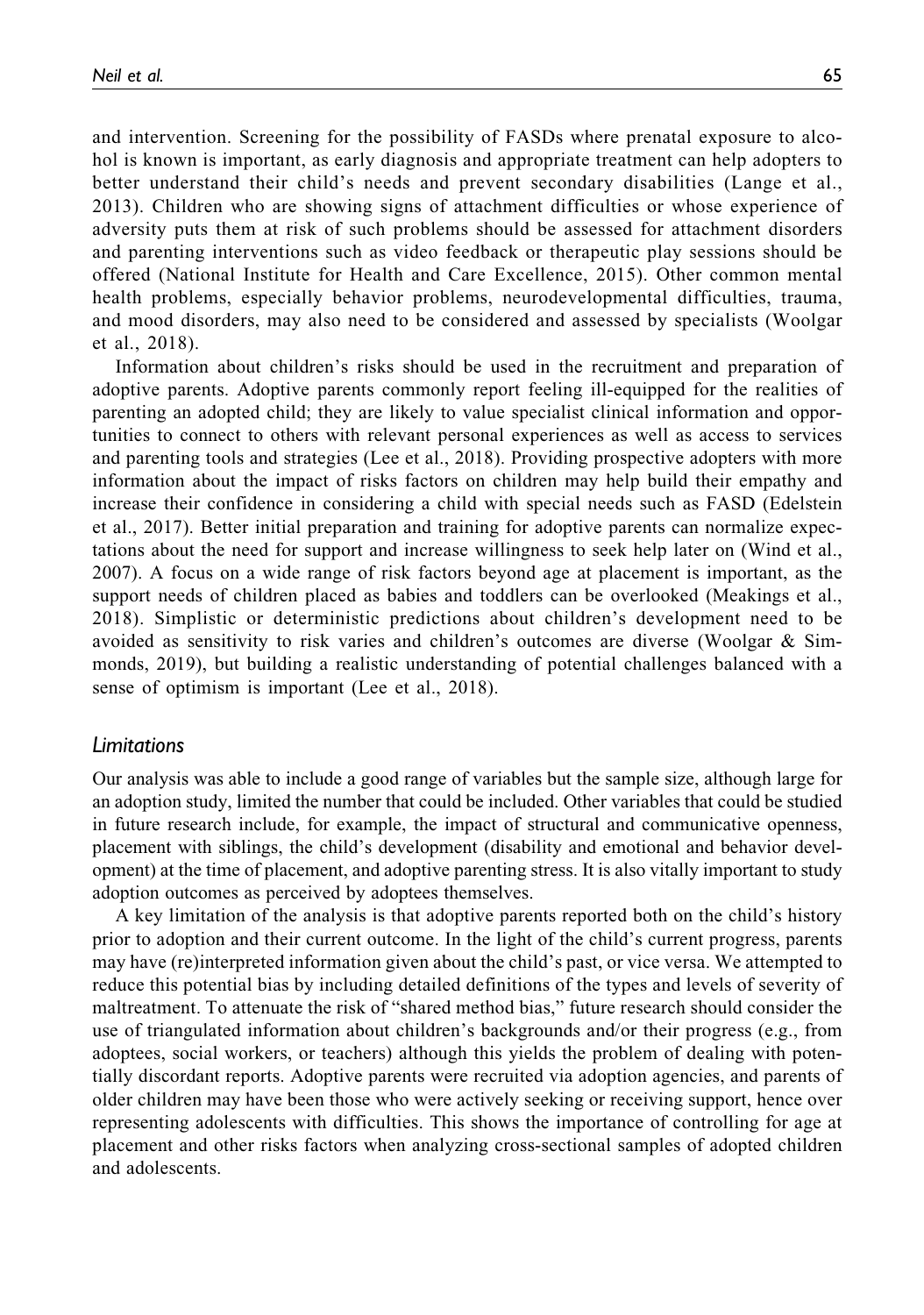# Conclusion

This study found that adopted children's adverse outcomes across several domains rated by their adoptive parents were negatively affected by a wide range of risk factors. The relatively large sample size enabled the novel use of latent factor structural equation modeling methods, allowing us to examine the independent effects of often highly correlated variables. Children were found to have experienced higher levels of maltreatment when they lived at home for longer and when their birth parents had learning difficulties and/or drug or alcohol problems. These problems of birth parents also negatively affected children's outcomes regardless of levels of maltreatment experienced. Higher levels of maltreatment predicted worse outcomes for children after adoption, but the child's duration in care and the number of foster homes were also influential. A new finding was that children who were distressed on moving from their foster home had worse outcomes, showing the importance of thinking about and addressing loss and separation for adoptees.

Improving outcomes for adopted children requires a focus on child welfare practices before and after adoption. Children adopted from care encounter many hazards in their lives before adoption, not just in their families but within the care system. Family support and child protection services are vital in reducing risks of maltreatment. Further harm due to multiple moves in care and poorly managed transitions into the adoptive family are preventable risks, and reducing these should also be a priority. Policy makers, practitioners, and prospective adopters need to use information about risk factors to make realistic and properly resourced plans for the support children may need, continually or episodically, after they have been adopted.

#### Acknowledgements

The authors acknowledge the contribution of Dr. Irina Sirbu who assisted with production of the online survey and preliminary data analysis.

#### Declaration of conflicting interests

The author(s) declared no potential conflicts of interest with respect to the research, authorship, and/or publication of this article.

#### Funding

The author(s) disclosed receipt of the following financial support for the research, authorship, and/or publication of this article: This research was supported by a grant from Barnardo's on behalf of the Yorkshire and Humberside Adoption Consortium; Dr. Morciano's contribution was supported by the Economic and Social Research Council, United Kingdom, through the Business and Local Government Data Research Centre Grant (grant number ES/L011859/1).

### ORCID iD

Elsbeth Neil  $\blacksquare$  <https://orcid.org/0000-0001-5655-7498>

#### Supplemental material

Supplemental material for this article is available online.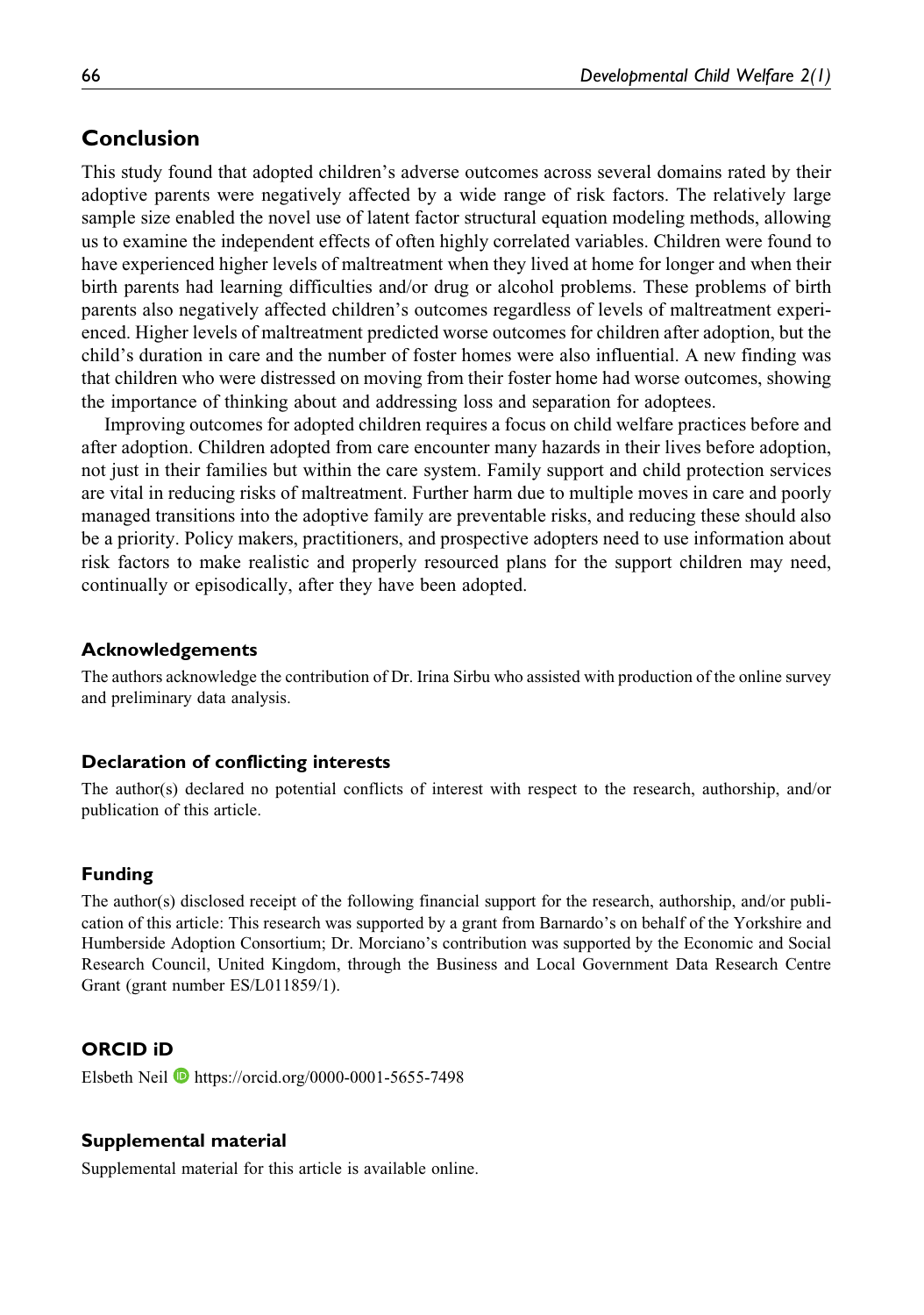#### **References**

- Adoption UK. (2019). The adoption barometer. [https://www.adoptionuk.org/Handlers/Download.ashx?](https://www.adoptionuk.org/Handlers/Download.ashx?IDMF=fd3d3969-8138-4ede-befd-1018fe629c29) [IDMF](https://www.adoptionuk.org/Handlers/Download.ashx?IDMF=fd3d3969-8138-4ede-befd-1018fe629c29)¼[fd3d3969-8138-4ede-befd-1018fe629c29](https://www.adoptionuk.org/Handlers/Download.ashx?IDMF=fd3d3969-8138-4ede-befd-1018fe629c29)
- Anthony, R. E., Paine, A. L., & Shelton, K. H. (2019). Adverse childhood experiences of children adopted from care: The importance of adoptive parental warmth for future child adjustment. International Journal of Environmental Research and Public Health, 16, 2212.<https://doi.org/10.3390/ijerph16122212>
- Astley, S. J., Stachowiak, J., Clarren, S. K., & Clausen, C. (2002). Application of the fetal alcohol syndrome facial photographic screening tool in a foster care population. Journal of Pediatrics, 141, 712–717. [https://](https://doi.org/10.1067/mpd.2002.129030) [doi.org/10.1067/mpd.2002.129030](https://doi.org/10.1067/mpd.2002.129030)
- Baldwin, J. R., & Danese, A. (2019). Pathways from childhood maltreatment to cardiometabolic disease: A research review. Adoption & Fostering, 43, 329–339.<https://doi.org/10.1177/0308575919856175>
- Bandstra, E. S., Morrow, C. E., Mansoor, E., & Accornero, V. E. (2010). Prenatal drug exposure: Infant and toddler outcomes. Journal of Addictive Diseases, 29, 245–258.<https://doi.org/10.1080/10550881003684871>
- Barth, R., & Berry, M. (1988). Adoption and disruption: Rates, risks and responses. Aldine de Gruyter.
- Biehal, N. (2014). Maltreatment in foster care: A review of the evidence. Child Abuse Review, 23, 48–60. <https://doi.org/10.1002/car.2249>
- Boswell, S., & Cudmore, L. (2017). Understanding the 'blind spot' when children move from foster care into adoption. Journal of Child Psychotherapy, 43, 243–257.<https://doi.org/10.1080/0075417X.2017.1323946>
- Brodzinsky, D. M. (2005). Reconceptualizing openness in adoption: Implications for theory, research, and practice. In D. M. Brodzinsky & J. Palacios (Eds.), Psychological issues in adoption: Research and practice (pp. 145–166). Praeger.
- Brodzinsky, D. M. (2011). Children's understanding of adoption: Developmental and clinical implications. Professional Psychology: Research and Practice, 42, 200–207. [https://psycnet.apa.org/doi/10.1037/](https://psycnet.apa.org/doi/10.1037/a0022415) [a0022415](https://psycnet.apa.org/doi/10.1037/a0022415)
- Brodzinsky, D. M., & Pinderhughes, E. (2005). Parenting and child development in adoptive families. In M. Bornstein (Ed.), Handbook of parenting: Children and parenting (Vol. 1, pp. 279–311). Lawrence Erlbaum Associates.
- Brodzinsky, D. M., & Smith, S. L. (2019). Commentary: Understanding research, policy, and practice issues in adoption instability. Research on Social Work Practice, 29, 185–194. [https://doi.org/10.1177/104973](https://doi.org/10.1177/1049731518782647) [1518782647](https://doi.org/10.1177/1049731518782647)
- Brown, R., Ward, H., Blackmore, J., Thomas, C., & Hyde-Dryden, G. (2016). Eight-year-olds identified in infancy as at risk of harm: Report of a prospective longitudinal study. Department for Education.
- Bywaters, P., Brady, G., Sparks, T., & Bos, E. (2016). Inequalities in child welfare intervention rates: The intersection of deprivation and identity. Child & Family Social Work, 21, 452–463. [https://doi.org/10.](https://doi.org/10.1111/cfs.12161) [1111/cfs.12161](https://doi.org/10.1111/cfs.12161)
- Cadoret, R. J. (1990). Biologic perspectives of adoptee adjustment. In D. M. Brodzinsky & M. Schechter (Eds.), The psychology of adoption (pp. 25–41). Oxford University Press.
- Chasnoff, I. J., Wells, A. M., & King, L. (2015). Misdiagnosis and missed diagnoses in foster and adopted children with prenatal alcohol exposure. Pediatrics, 135, 264–270. [https://doi.org/10.1542/peds.2014-](https://doi.org/10.1542/peds.2014-2171) [2171](https://doi.org/10.1542/peds.2014-2171)
- Dance, C., Rushton, A., & Quinton, D. (2002). Emotional abuse in early childhood: Relationships with progress in subsequent family placement. Journal of Child Psychology and Psychiatry, 43, 395–407. <https://doi.org/10.1111/1469-7610.00030>
- Davies, C., & Ward, H. (2012). Safeguarding children across services: Messages from research. Jessica Kingsley Publishers.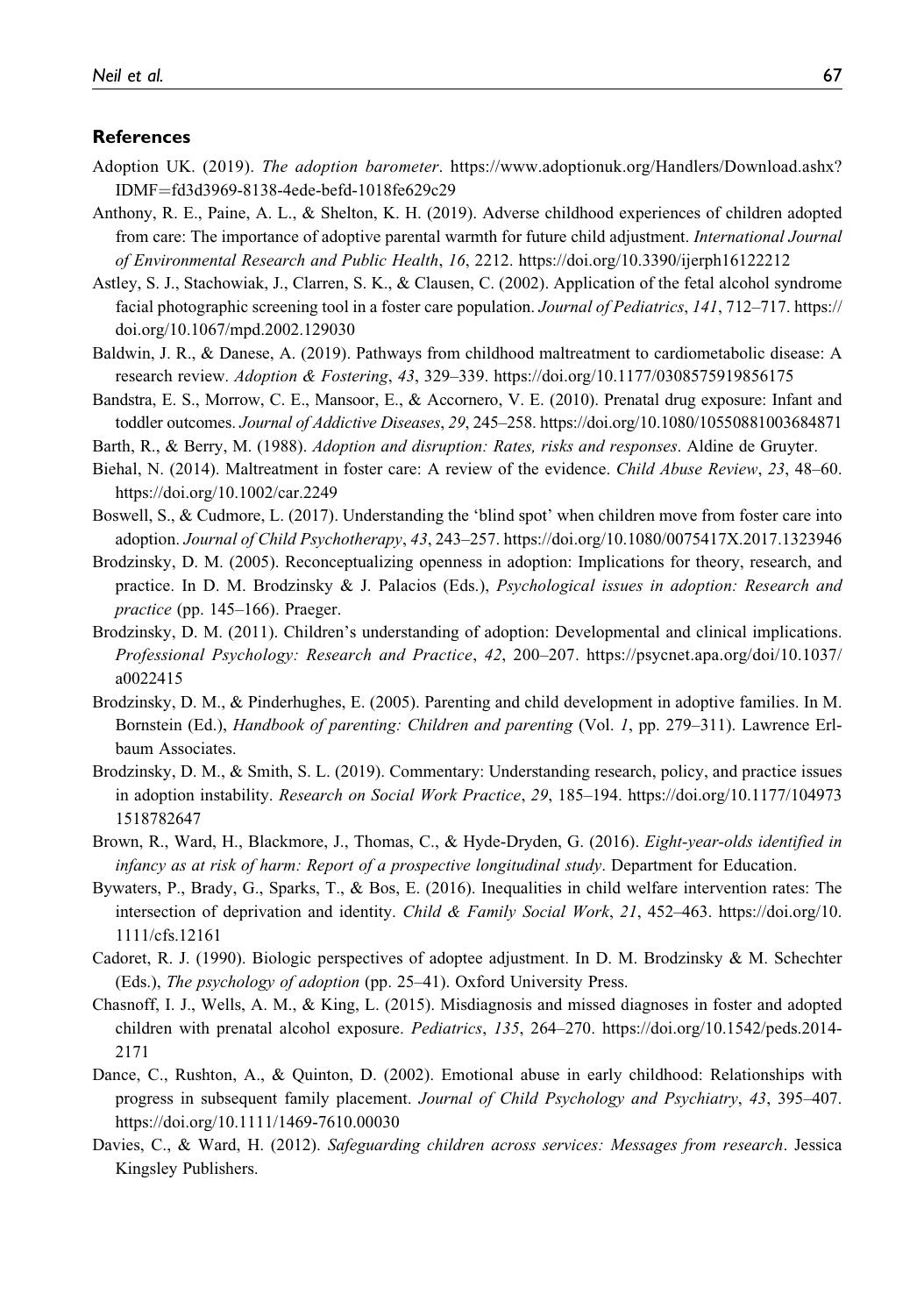- De Bellis, M. D., Broussard, E. R., Herring, D. J., Wexler, S., Moritz, G., & Benitez, J. G. (2001). Psychiatric co-morbidity in caregivers and children involved in maltreatment: A pilot research study with policy implications. Child Abuse & Neglect, 25, 923–944. [https://doi.org/10.1016/S0145-2134\(01\)00247-2](https://doi.org/10.1016/S0145-2134(01)00247-2)
- DeJong, M., Hodges, J., & Malik, O. (2016). Children after adoption: Exploring their psychological needs. Clinical Child Psychology and Psychiatry 21, 536–550.<https://doi.org/10.1177%2F1359104515617519>
- Department for Education. (2019). Children looked after in England (including adoption), year ending 31 March 2019. Author. [https://assets.publishing.service.gov.uk/government/uploads/system/uploads/attach](https://assets.publishing.service.gov.uk/government/uploads/system/uploads/attachment_data/file/850306/Children_looked_after_in_England_2019_Text.pdf) ment data/file/850306/Children\_looked\_after\_in\_England\_2019\_Text.pdf
- Dibben, E., & Howorth, V. (2017). The role of fostering for adoption in achieving early permanence in children. CoramBAAF Adoption and Fostering Academy.
- Edelstein, S. B., Gonzalez, A., Langley, A. K., Waterman, J., Paasivirta, M., & Paczkowski, E. (2017). Preparing and partnering with families to support the adoption of children from foster care. Adoption Quarterly, 20, 119–133.<https://doi.org/10.1080/10926755.2016.1170087>
- Egeland, B., Sroufe, L. A., & Erickson, M. (1983). The developmental consequence of different patterns of maltreatment. Child Abuse & Neglect, 7, 459–469. [https://doi.org/10.1016/0145-2134\(83\)90053-4](https://doi.org/10.1016/0145-2134(83)90053-4)
- Farmer, E., & Dance, C. (2015). Family finding and matching in adoption: What helps to make a good match? The British Journal of Social Work, 46, 974–992.<https://doi.org/10.1093/bjsw/bcv003>
- Fenton-Glynn, C. (2016). Adoption without consent: Update 2016. Study for the PETI Committee. European Parliament. [http://www.europarl.europa.eu/RegData/etudes/STUD/2016/556940/IPOL\\_STU\(2016\)](http://www.europarl.europa.eu/RegData/etudes/STUD/2016/556940/IPOL_STU(2016)556940_EN.pdf) [556940\\_EN.pdf](http://www.europarl.europa.eu/RegData/etudes/STUD/2016/556940/IPOL_STU(2016)556940_EN.pdf)
- Gregory, G., Reddy, V., & Young, C. (2015). Identifying children who are at risk of FASD in Peterborough: Working in a community clinic without access to gold standard diagnosis. Adoption & Fostering, 39, 225–234.<https://doi.org/10.1177/0308575915594985>
- Grotevant, H. D., & McDermott, J. (2014). Adoption: Biological and social processes linked to adaptation. Annual Review of Psychology, 65, 235–265.<https://doi.org/10.1146/annurev-psych-010213-115020>
- Harwin, J., Alrouh, B., Broadhurst, K., McQuarrie, T., Golding, L., & Ryan, M. (2018). Child and parent outcomes in the London Family Drug and Alcohol Court five years on: Building on international evidence. International Journal of Law, Policy and the Family, 32, 140–169.<https://doi.org/10.1093/lawfam/eby006>
- Hodges, J., Steele, M., Hillman, S., Henderson, K., & Kaniuk, J. (2005). Change and continuity in mental representations of attachment after adoption. In D. M. Brodzinsky & J. Palacios (Eds.), Psychological issues in adoption: Research and practice (pp. 93–116). Praeger.
- Hornfeck, F., Bovenschen, I., Heene, S., Zimmermann, J., Zwönitzer, A., & Kindler, H. (2019). Emotional and behavior problems in adopted children—The role of early adversities and adoptive parents' regulation and behavior. Child Abuse & Neglect, 98, 104221.<https://doi.org/10.1016/j.chiabu.2019.104221>
- Howe, D. (1998). Patterns of adoption: Nature, nurture and psychosocial development. Blackwell Science.
- Ingraham, L. J., & Kety, S. S. (2000). Adoption studies of schizophrenia. American Journal of Medical Genetics, 97, 18–22. [https://doi.org/10.1002/\(SICI\)1096-8628\(200021\)97:1](https://doi.org/10.1002/(SICI)1096-8628(200021)97:1<18::AID-AJMG4>3.0.CO;2-L)<[18::AID-AJMG4](https://doi.org/10.1002/(SICI)1096-8628(200021)97:1<18::AID-AJMG4>3.0.CO;2-L)>[3.0.CO;2-L](https://doi.org/10.1002/(SICI)1096-8628(200021)97:1<18::AID-AJMG4>3.0.CO;2-L)
- Kelly, E., Lee, T., Sibieta, L., & Waters, T. (2018). Public spending on children in England: 2000 to 2020. Children's Commissioner for England. [https://pdfs.semanticscholar.org/6164/b1c1ed02504be49dab8ea09](https://pdfs.semanticscholar.org/6164/b1c1ed02504be49dab8ea09fa242a3554b00.pdf) [fa242a3554b00.pdf](https://pdfs.semanticscholar.org/6164/b1c1ed02504be49dab8ea09fa242a3554b00.pdf)
- Lange, S., Shield, K., Rehm, J., & Popova, S. (2013). Prevalence of fetal alcohol spectrum disorders in child care settings: A meta-analysis. Pediatrics, 132, e980–e995.<https://doi.org/10.1542/peds.2013-0066>
- Lee, B. R., Kobulsky, J. M., Brodzinsky, D., & Barth, R. P. (2018). Parent perspectives on adoption preparation: Findings from the Modern Adoptive Families project. Children and Youth Services Review, 85, 63–71.<https://doi.org/10.1016/j.childyouth.2017.12.007>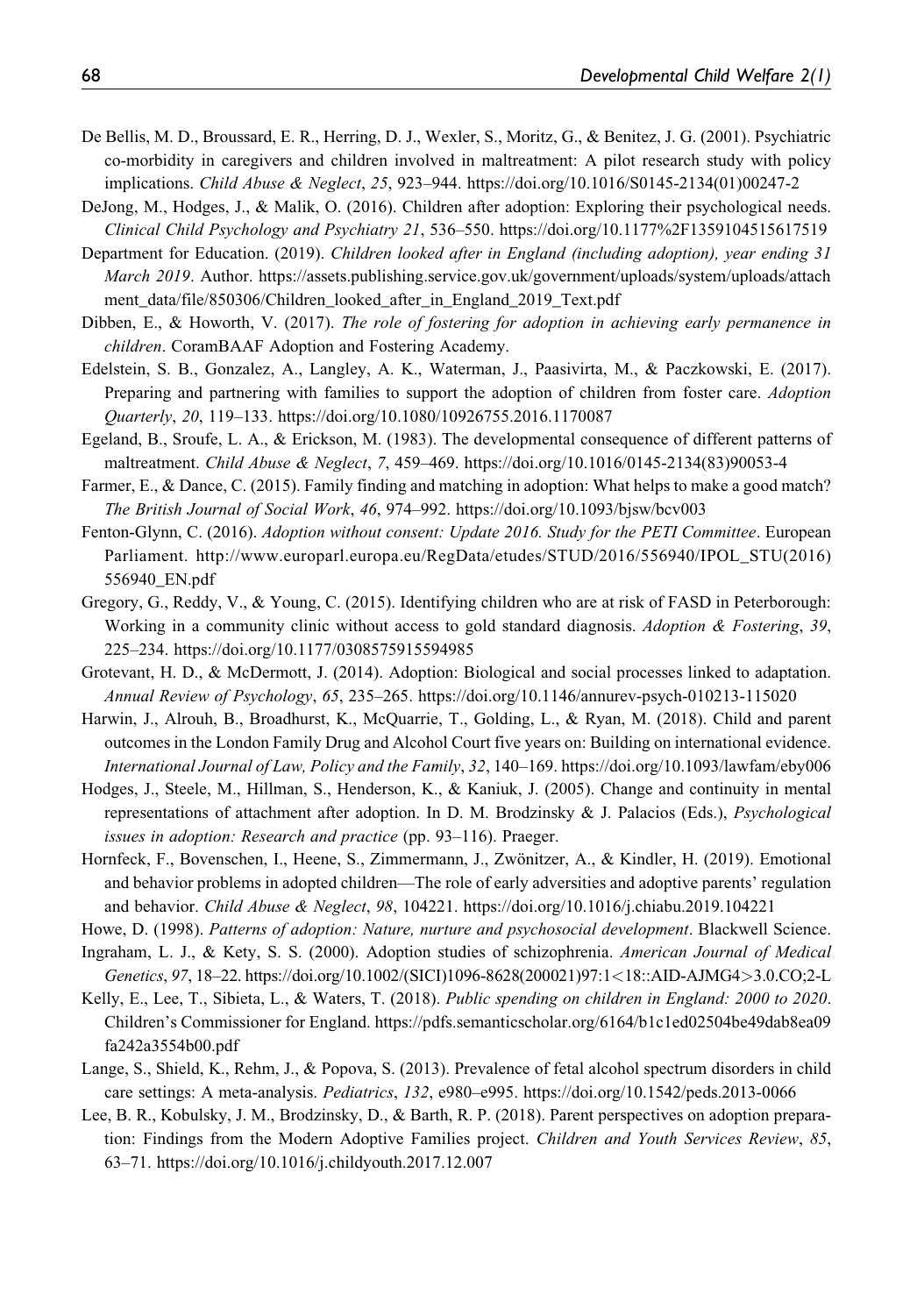- Lewis, L. (2018). Meeting my child for the first time: Adoptive parents' experiences of the period of adoption transition. Adoption & Fostering, 42, 38–48.<https://doi.org/10.1177/0308575917747814>
- MacCallum, R. C., & Austin, J. T. (2000). Applications of structural equation modelling in psychological research. Annual Review of Psychology, 51, 201–226. [https://doi.org/10.1146/annurev.psych.51.](https://doi.org/10.1146/annurev.psych.51.1.201) [1.201](https://doi.org/10.1146/annurev.psych.51.1.201)
- Meakings, S., Ottaway, H., Coffey, A., Palmer, C., Doughty, J., & Shelton, K. (2018). The support needs and experiences of newly formed adoptive families: Findings from the Wales Adoption Study. Adoption & Fostering, 42, 58–75.<https://doi.org/10.1177/0308575917750824>
- Meakings, S., & Selwyn, J. (2016). "She was a foster mother who said she didn't give cuddles": The adverse early foster care experiences of children who later struggle with adoptive family life. Clinical Child Psychology and Psychiatry, 21, 509–519.<https://doi.org/10.1177/1359104516631608>
- Moe, V. (2002). Foster-placed and adopted children exposed in utero to opiates and other substances: Prediction and outcome at four and a half years. Journal of Developmental and Behavioral Pediatrics, 23, 330–339.<https://doi.org/10.1097/00004703-200210000-00006>
- Monck, E., Reynolds, J., & Wigfall, V. (2004). Using concurrent planning to establish permanency for looked after young children. Child & Family Social Work, 9, 321–331. [https://doi.org/10.1111/j.1365-2206.2004.](https://doi.org/10.1111/j.1365-2206.2004.00340.x) [00340.x](https://doi.org/10.1111/j.1365-2206.2004.00340.x)
- Moyer, A. M., & Goldberg, A. E. (2017). "We were not planning on this, but ... ": Adoptive parents' reactions and adaptations to unmet expectations. Child & Family Social Work, 22, 12–21. [https://doi.org/10.1111/](https://doi.org/10.1111/cfs.12219) [cfs.12219](https://doi.org/10.1111/cfs.12219)
- National Institute for Health and Care Excellence. (2015). Children's attachment: Attachment in children and young people who are adopted from care, in care or at high risk of going into care. NICE. ISBN: 978-1- 4731-1531-6
- Neil, E., Beek, M., & Schofield, S. (2018). Moving to Adoption: A practice Development Project. Research Briefing. Centre for Research on Children & families, University of East Anglia. [https://ueaeprints.uea.ac.](https://ueaeprints.uea.ac.uk/id/eprint/69318/1/Moving_to_Adoption_research_briefing.pdf) [uk/id/eprint/69318/1/Moving\\_to\\_Adoption\\_research\\_briefing.pdf](https://ueaeprints.uea.ac.uk/id/eprint/69318/1/Moving_to_Adoption_research_briefing.pdf)
- Neil, E., Beek, M., & Ward, E. (2015). Contact after Adoption: A longitudinal study of post adoption contact arrangements. Coram BAAF.
- Neil, E., Young, J., & Hartley, L. (2018). The Joys and Challenges of Adoptive Family Life. Centre For Research on Children & Families, University of East Anglia. [http://www.uea.ac.uk/documents/3437903/](http://www.uea.ac.uk/documents/3437903/0/Yh+report+may+2018/d4acf363-9a5d-ee95-c52e-ae65878d091b?_ga=2.69739865.812219473.1581675195-1057364622.1579693458) [0/Yh+report+may+2018/d4acf363-9a5d-ee95-c52e-ae65878d091b?\\_ga=2.69739865.812219473.](http://www.uea.ac.uk/documents/3437903/0/Yh+report+may+2018/d4acf363-9a5d-ee95-c52e-ae65878d091b?_ga=2.69739865.812219473.1581675195-1057364622.1579693458) [1581675195-1057364622.1579693458](http://www.uea.ac.uk/documents/3437903/0/Yh+report+may+2018/d4acf363-9a5d-ee95-c52e-ae65878d091b?_ga=2.69739865.812219473.1581675195-1057364622.1579693458)
- Palacios, J., Adroher, S., Brodzinsky, D. M., Grotevant, H. D., Johnson, D. E., Juffer, F., Martinez-Mora, L., Muhamedrahimov, R. J., Selwyn, J., Simmonds, J., & Tarren-Sweeney, M. (2019). Adoption in the service of child protection: An international interdisciplinary perspective. Psychology, Public Policy, and Law, 25, 57–72.<https://doi.org/10.1037/law0000192>
- Palacios, J., Rolock, N., Selwyn, J., & Barbosa-Ducharne, M. (2019). Adoption breakdown: Concept, research, and implications. Research on Social Work Practice, 29, 130–142. [https://doi.org/10.1177/](https://doi.org/10.1177/1049731518783852) [1049731518783852](https://doi.org/10.1177/1049731518783852)
- Palacios, J., Roman, M., & Camacho, C. (2010). Growth and development in internationally adopted children: Extent and timing of recovery after early adversity. Child: Care, Health and Development, 37, 282–288. <https://doi.org/10.1111/j.1365-2214.2010.01142.x>
- Rolock, N., White, K. R., Ocasio, K., Zhang, L., MacKenzie, M. J., & Fong, R., (2019). A comparison of foster care reentry after adoption in two large U.S. states. Research on Social Work Practice, 29, 153–164. <https://doi.org/10.1177/1049731518783857>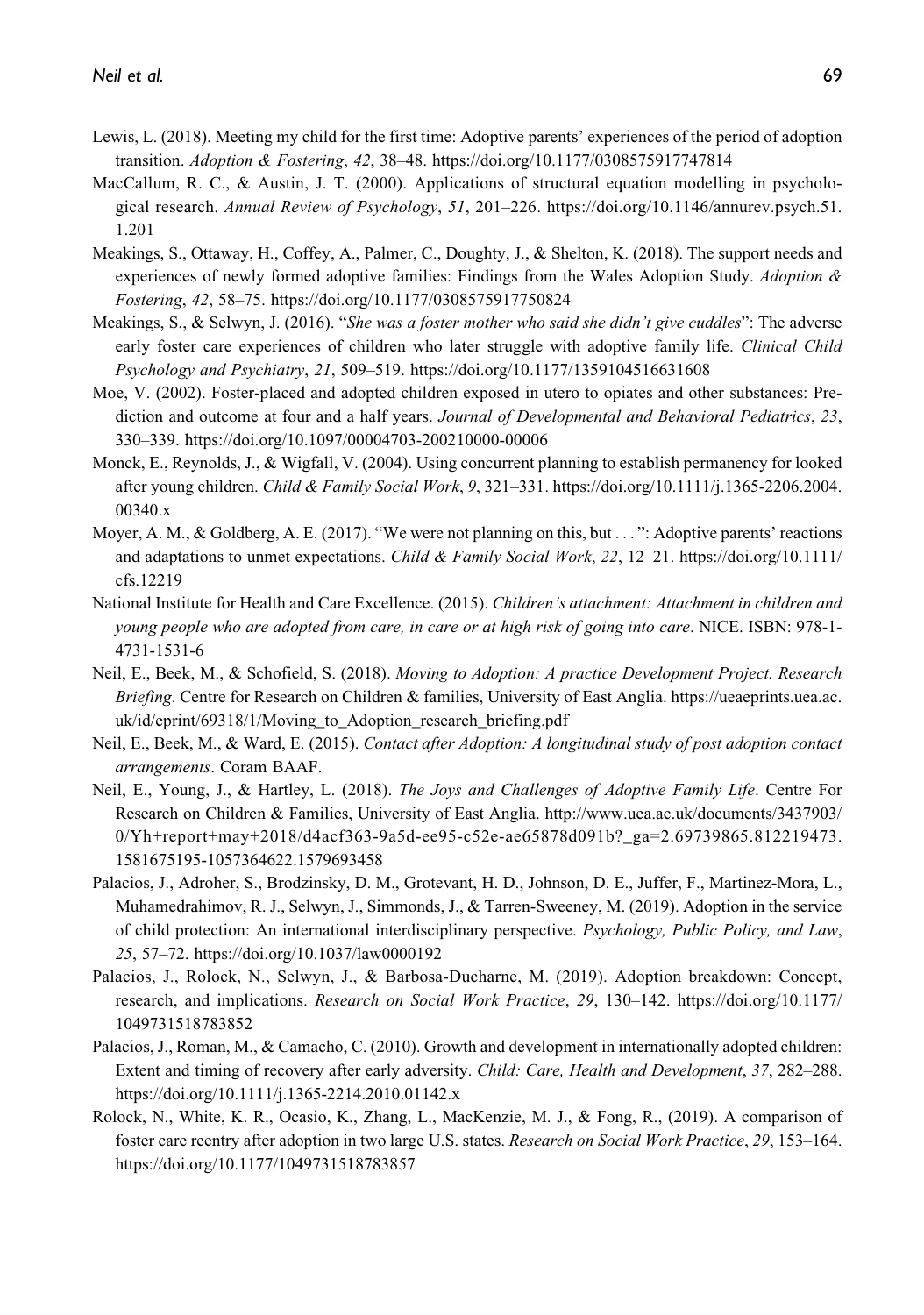- Román, M., Palacios, J., Moreno, C., & López, A. (2012). Attachment representations in internationally adopted children. Attachment & Human Development, 14, 585–600. [https://doi.org/10.1080/14616734.](https://doi.org/10.1080/14616734.2012.727257) [2012.727257](https://doi.org/10.1080/14616734.2012.727257)
- Rushton, A., & Dance, C. (2006). The adoption of children from public care: A prospective study of outcome in adolescence. Journal of the American Academy of Child and Adolescent Psychiatry, 45, 877–883. <https://doi.org/10.1097/01.chi.0000220850.86768.e8>
- Rutter, M. (2005). Adverse preadoption experiences and psychological outcomes. In D. M. Brodzinsky & J. Palacios (Eds.), Psychological issues in adoption: Research and practice (pp. 67–92). Praeger Publishers.
- Selwyn, J., Wijedasa, D., & Meakings, S. (2014). Beyond the adoption order: Challenges, interventions and adoption disruption. Department for Education. [https://assets.publishing.service.gov.uk/government/](https://assets.publishing.service.gov.uk/government/uploads/system/uploads/attachment_data/file/301889/Final_Report_-_3rd_April_2014v2.pdf) [uploads/system/uploads/attachment\\_data/file/301889/Final\\_Report\\_-\\_3rd\\_April\\_2014v2.pdf](https://assets.publishing.service.gov.uk/government/uploads/system/uploads/attachment_data/file/301889/Final_Report_-_3rd_April_2014v2.pdf)
- Sidebotham, P., & Heron, J.ALSPAC Study Team (2006). Child maltreatment in the "children of the nineties": A cohort study of risk factors. *Child Abuse & Neglect*, 30, 497–522. [https://doi.org/10.1016/j.chiabu.](https://doi.org/10.1016/j.chiabu.2005.11.005) [2005.11.005](https://doi.org/10.1016/j.chiabu.2005.11.005)
- Simmel, C., Barth, R. P., & Brooks, D. (2007). Adopted foster youths' psychosocial functioning: A longitudinal perspective. Child & Family Social Work, 12, 336–348. [https://doi.org/10.1111/j.1365-2206.](https://doi.org/10.1111/j.1365-2206.2006.00481.x) [2006.00481.x](https://doi.org/10.1111/j.1365-2206.2006.00481.x)
- Simmel, C., Brooks, D., Barth, R. P., & Hinshaw, S. P. (2001). Externalizing symptomatology among adoptive youth: Prevalence and preadoption risk factors. Journal of Abnormal Child Psychology, 29, 57–69. [https://www.researchgate.net/profile/Cassandra\\_Simmel/publication/230896950\\_Externalizing\\_](https://www.researchgate.net/profile/Cassandra_Simmel/publication/230896950_Externalizing_Symptomatology_Among_Adoptive_Youth_Prevalence_and_Preadoption_Risk_Factors/links/569f847e08ae4af52546afbd.pdf) [Symptomatology\\_Among\\_Adoptive\\_Youth\\_Prevalence\\_and\\_Preadoption\\_Risk\\_Factors/links/](https://www.researchgate.net/profile/Cassandra_Simmel/publication/230896950_Externalizing_Symptomatology_Among_Adoptive_Youth_Prevalence_and_Preadoption_Risk_Factors/links/569f847e08ae4af52546afbd.pdf) [569f847e08ae4af52546afbd.pdf](https://www.researchgate.net/profile/Cassandra_Simmel/publication/230896950_Externalizing_Symptomatology_Among_Adoptive_Youth_Prevalence_and_Preadoption_Risk_Factors/links/569f847e08ae4af52546afbd.pdf)
- Smoller, J. W., & Finn, C. T. (2003). Family, twin, and adoption studies of bipolar disorder. American Journal of Medical Genetics —Seminars in Medical Genetics, 123C, 48–58. [https://doi.org/10.1002/](https://doi.org/10.1002/ajmg.c.20013) [ajmg.c.20013](https://doi.org/10.1002/ajmg.c.20013)
- Sonuga-Barke, E. J. S., Kennedy, M., Kumsta, R., Knights, N., Golm, D., Rutter, M., Maughan, B., Schlotz, W., & Kreppner, J. (2017). Child-to-adult neurodevelopmental and mental health trajectories after early life deprivation: The young adult follow-up of the longitudinal English and Romanian Adoptees study. The Lancet, 389, 1539–1548. [https://doi.org/10.1016/S0140-6736\(17\)30045-4](https://doi.org/10.1016/S0140-6736(17)30045-4)
- Tan, T. X., & Baggerly, J. (2009). Behavioral adjustment of adopted Chinese girls in single-mother, lesbiancouple, and heterosexual-couple households. Adoption Quarterly, 12, 171–186. [https://doi.org/10.1080/](https://doi.org/10.1080/10926750903313336) [10926750903313336](https://doi.org/10.1080/10926750903313336)
- Tarren-Sweeney, M. (2017). Rates of meaningful change in the mental health of children in long-term out-ofhome care: A seven- to nine-year prospective study. Child Abuse & Neglect, 72, 1–9. [https://doi.org/10.](https://doi.org/10.1016/j.chiabu.2017.07.002) [1016/j.chiabu.2017.07.002](https://doi.org/10.1016/j.chiabu.2017.07.002)
- Tarren-Sweeney, M., & Hazell, P. (2006). Mental health of children in foster and kinship care in New South Wales, Australia. Journal of Paediatrics and Child Health, 42, 91-99. [https://doi.org/10.1111/j.1440-](https://doi.org/10.1111/j.1440-1754.2006.00804.x) [1754.2006.00804.x](https://doi.org/10.1111/j.1440-1754.2006.00804.x)
- Thoburn, J. (2010). Achieving safety, stability and belonging for children in out-of-home care. The search for 'what works' across national boundaries. International Journal of Child and Family Welfare, 12, 34–48.
- Thomas, C. (2013). Adoption for looked after children: Messages from research—An overview of the adoption research initiative. BAAF.
- Thomas, C., Beckford, V., Lowe, N. V., & Murch, M. (1999). Adopted children speaking. British Agencies for Adoption and Fostering.
- Tregeagle, S., Moggach, L., Trivedi, H., & Ward, H. (2019). Previous life experiences and the vulnerability of children adopted from out-of-home care: The impact of Adverse Childhood Experiences and child welfare